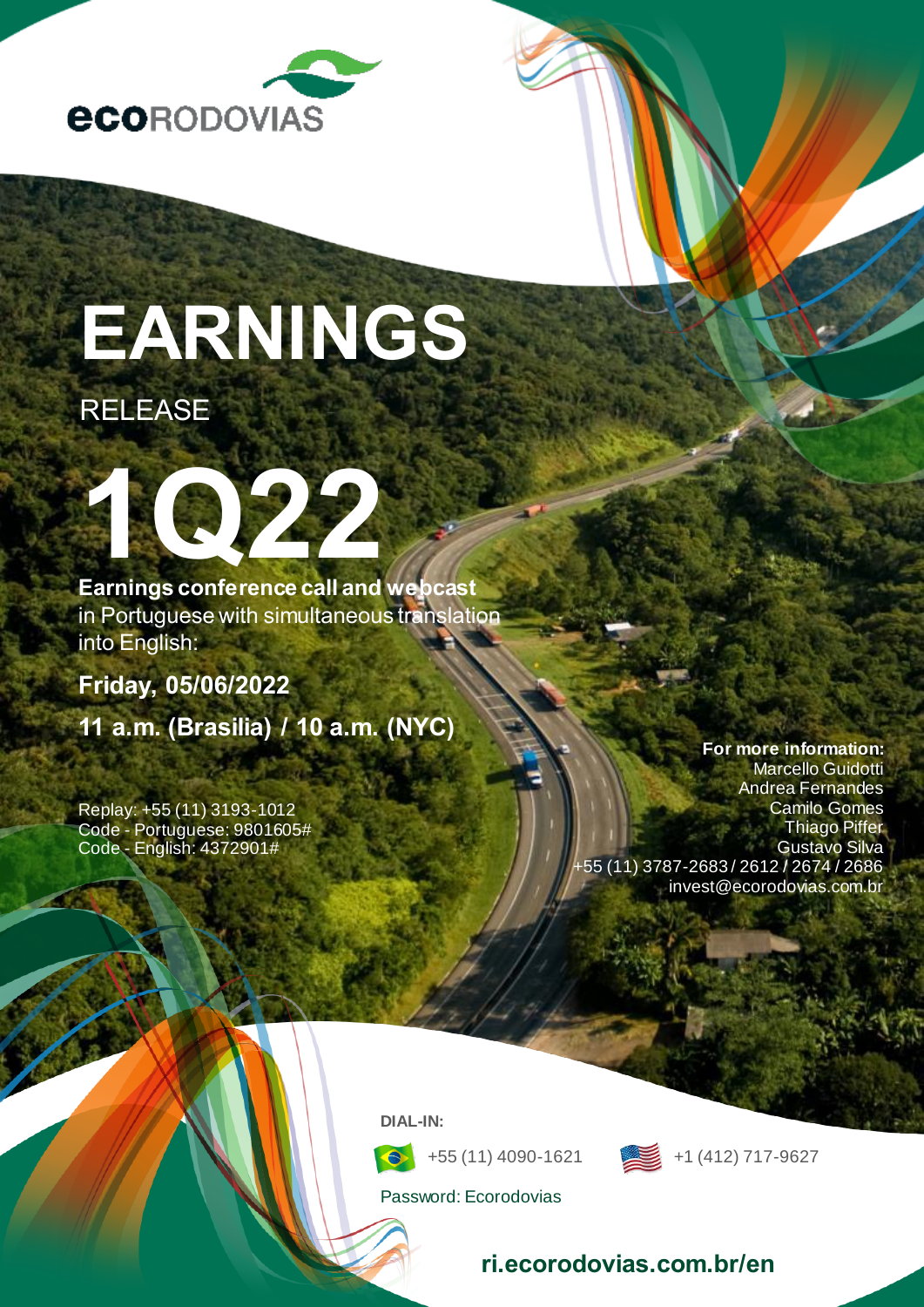

**Ecorodovias Infraestrutura e Logística S.A. announces its results for the first quarter of 2022 (1Q22).** Except where stated otherwise, comparisons are with the first quarter of 2021 (1Q21). Note that the numbers may present discrepancies due to rounding.



# OPERATING AND FINANCIAL HIGHLIGHTS

**Comparable<sup>1</sup> vehicle traffic: growth of 8.0% in 1Q22. Consolidated traffic:**down 3.7% in 1Q22 due to the termination of the Ecocataratas and Ecovia Caminho do Mar concession agreements in November 2021. **Adjusted net revenue<sup>2</sup> : R\$769.6 million in 1Q22 (-8.0%).** - Comparable net revenue, excluding Ecocataratas, Ecovia Caminho do Mar and Ecovias do Cerrado, **increased 13.9%**. **Adjusted EBITDA<sup>3</sup> : R\$475.8 million in 1Q22 (-17.3%).** - Comparable EBITDA, excluding Ecocataratas, Ecovia Caminho do Mar, Ecovias do Cerrado and Ecovias do Araguaia, **increased 7.4%**. **Recurring net income<sup>4</sup> : R\$16.9 million in 1Q22.** Available cash of R\$2.2 billion (+30.6%) and leverage of 3.6x<sup>5</sup> in March 2022. In February 2022, the Company's international certification ISO 37001 - Anti-Bribery Management System was extended to 2022. In March 2022, Ecorodovias reviewed its internal regulations and corporate policies to strengthen its corporate governance and adapt them to the B3 Novo Mercado Regulations, as per a Notice to the Market disclosed by the Company. In March 2022, Ecovias dos Imigrantes signed Amendment No. 20/2022, which extended the term of the concession agreement to January 2034 due to the execution of works and services. In March 2022, Ecorodovias Infraestrutura e Logística issued debentures amounting to R\$950 million for a term of 5 years at the cost of CDI + 2.0% p.a., while Ecovias dos Imigrantes issued debentures amounting to R\$950 million for a term of 25 months at the cost of CDI + 1.20% p.a. **Events in 2Q22:** Judicial approval of the Civil Non-Prosecution Agreement (ANPC) by First Judicial Circuit Court Public Office of the Central Forum of the City of São Paulo in April 2022.  $\sim$  In April 2022, Ecorodovias shares were included for the 3<sup>rd</sup> consecutive year (since the creation of the index) in the CDP Climate Resilience Index in the portfolio for 2022. The shareholders approved on the Annual and Extraordinary Shareholders Meeting, on April 2022, the election of Ana Luci Grizzi as an independent member of the Board of Directors, a specialist in sustainability/ESG.



<sup>&</sup>lt;sup>1</sup> Excluding Ecocataratas, Ecovia Caminho do Mar and Ecovias do Cerrado. (i) Ecocataratas: concession agreement terminated on 11/27/21; (ii) Ecovia Caminho do Mar: concession agreement terminated on 11/28/21; (iii) Ecovias do Cerrado: start of toll collection at the toll plazas P1 and P2 f rom 11/14/2020, P6 and P7 f rom 01/10/2021 and P3, P4 and P5 f rom 03/20/2021.

<sup>&</sup>lt;sup>2</sup> Excluding construction revenue.

<sup>&</sup>lt;sup>3</sup> Excluding construction revenue and cost.

<sup>4</sup> Excluding inf lation adjustment on agreements.

<sup>5</sup> Net debt / Adjusted EBITDA.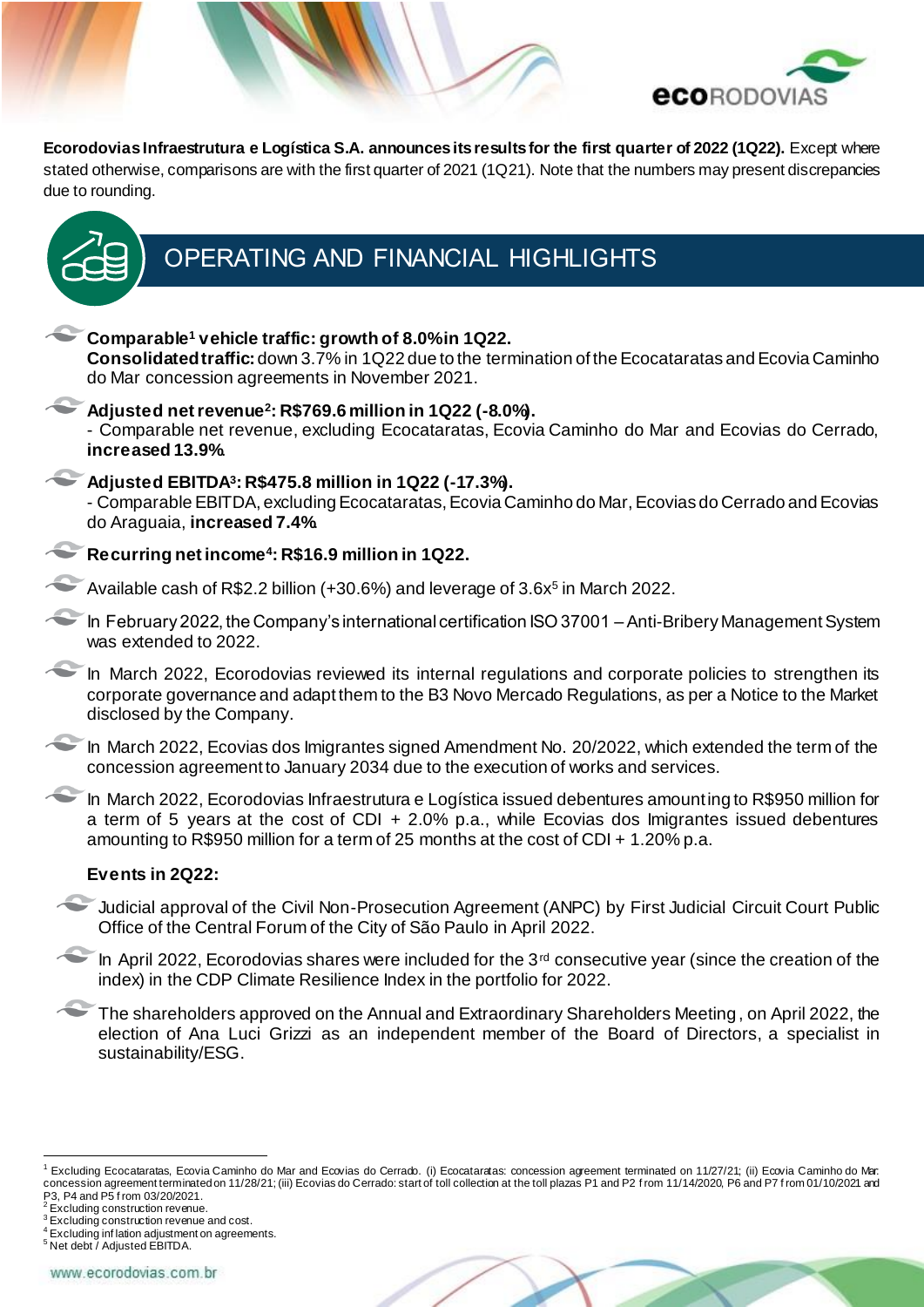

| <b>Financial Indicators (R\$ million)</b>              | <b>1Q22</b> | <b>1Q21</b> | Chg.        |
|--------------------------------------------------------|-------------|-------------|-------------|
| Adjusted Net Revenue <sup>1</sup>                      | 769.6       | 836.3       | $-8.0\%$    |
| <b>Adjusted EBITDA</b>                                 | 475.8       | 575.4       | $-17.3%$    |
| Adjusted EBITDA Margin                                 | 61.8%       | 68.8%       | $-7.0 p.p.$ |
| Recurring Net Income <sup>2</sup>                      | 16.9        | 89.8        | $-81.2%$    |
| Capex                                                  | 547.4       | 222.8       | 145.8%      |
| Net Debt                                               | 8,103.9     | 6,907.2     | 17.3%       |
| Available Cash                                         | 2,181.3     | 1.670.2     | 30.6%       |
| Net Debt/Adjusted EBITDA <sup>3</sup> LTM <sup>4</sup> | 3.6x        | 3.3x        | 0.3x        |

1) Excludes Construction Revenue.

2) Excludes the Inflation adjustment on Agreements.

3) Excludes the provision for the fine included in the Civil Non-Prosecution Agreement, Agreements with Former Executives, liability relating to fines in Eco101 (Infinita Highway) and compensatory fines incurred in Agreements with Former Executives.

4) LTM = last twelve months.

# CONSOLIDATED RESULTS

#### **Consolidated Gross Revenue by Segment**

| <b>GROSS REVENUE (R\$ million)</b> | $1Q22$  | <b>1Q21</b> | Chg.    |
|------------------------------------|---------|-------------|---------|
| <b>Highway Concessions</b>         | 772.9   | 852.7       | $-9.4%$ |
| <b>Construction Revenue</b>        | 370.0   | 169.6       | 118.2%  |
| Ecoporto Santos                    | 140.1   | 128.9       | 8.7%    |
| Ecopátio Cubatão                   | 7.6     | 7.4         | 3.6%    |
| <b>Services</b>                    | 83.2    | 80.6        | 3.2%    |
| <b>Eliminations</b>                | (80.7)  | (78.4)      | 2.9%    |
| <b>GROSS REVENUE</b>               | 1.293.1 | 1,160.7     | 11.4%   |
| (-) Construction Revenue           | (370.0) | (169.6)     | 118.2%  |
| <b>ADJUSTED GROSS REVENUE</b>      | 923.2   | 991.2       | $-6.9%$ |

**Adjusted gross revenue**, excluding construction revenue, totaled R\$923.2 million in 1Q22 (-6.9%) due to the reduction in adjusted gross revenue from highway concessions resulting from the termination of the Ecocataratas<sup>1</sup> and Ecovia Caminho do Mar<sup>2</sup> concession agreements in November 2021. **For comparison on the same basis, adjusted gross revenue, excluding Ecocataratas, Ecovia Caminho do Mar and Ecovias do Cerrado<sup>3</sup> , increased 13.2%** due to the growth in vehicle traffic, tariff toll adjustments and higher gross revenue from the Ecoporto operations.

**Highway concessions<sup>4</sup> :**R\$772.9 million in 1Q22 (-9.4%) due to the termination of the Ecocataratas and Ecovia Caminho do Mar concession agreements in November 2021. **For comparison on the same basis, adjusted gross revenue**, excluding Ecocataratas, Ecovia Caminho do Mar and Ecovias do Cerrado, **increased 14.3%** due to the growth in vehicle traffic and tariff toll adjustments**.**

**Ecoporto Santos:** R\$140.1 million in 1Q22 (+8.7%) due to the mix at the quay operations and the growth in warehousing operations caused by the resumption of imports.

**Ecopátio Cubatão:** R\$7.6 million in 1Q22 (+3.6%) due to operational growth and contractual adjustments.

<sup>&</sup>lt;sup>1</sup> Concession agreement terminated on 11/27/21.

<sup>&</sup>lt;sup>2</sup> Concession agreement terminated on 11/28/21.

 $3$  Start of toll collection at the toll plazas P1 and P2 from 11/14/2020, P6 and P7 from 01/10/2021 and P3, P4 and P5 from 03/20/2021.

<sup>&</sup>lt;sup>4</sup> Including toll rev enue and ancillary revenue.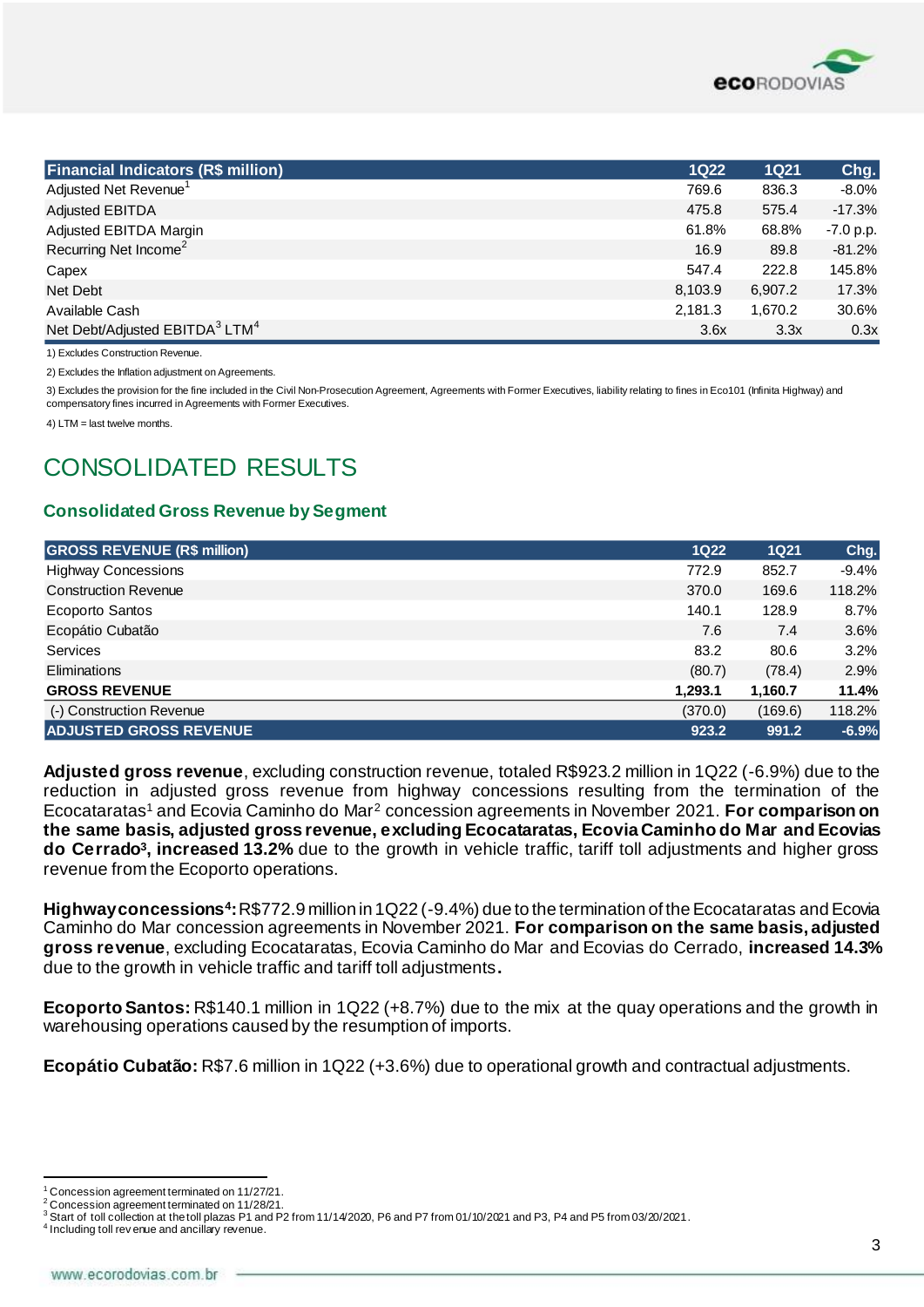

#### **Consolidated Operating Costs and Administrative Expenses**

| <b>OPERATING COSTS AND ADMINISTRATIVE EXPENSES</b><br>(R\$ million) | <b>1Q22</b> | <b>1Q21</b> | Chg.     |
|---------------------------------------------------------------------|-------------|-------------|----------|
| Personnel                                                           | 119.8       | 104.1       | 15.1%    |
| <b>Conservation and Maintenance</b>                                 | 38.4        | 41.3        | $-6.9%$  |
| <b>Third-Party Services</b>                                         | 68.4        | 63.6        | 7.5%     |
| Insurance, Concession Fees and Leasing                              | 34.3        | 29.0        | 18.1%    |
| Other                                                               | 33.9        | 24.4        | 39.3%    |
| <b>CASH COSTS</b>                                                   | 294.8       | 262.3       | 12.4%    |
| ADJUSTED CASH COSTS <sup>1</sup>                                    | 263.8       | 216.8       | 21.7%    |
| <b>Construction Costs</b>                                           | 370.0       | 169.6       | 118.2%   |
| <b>Provision for Maintenance</b>                                    | 24.1        | 32.1        | $-24.8%$ |
| Depreciation and Amortization                                       | 133.8       | 154.3       | $-13.3%$ |
| <b>OPERATING COSTS AND ADMINISTRATIVE EXPENSES</b>                  | 822.7       | 618.2       | 33.1%    |

1) Exclude costs and expenses at Ecovias do Cerrado, Ecocataratas, Ecovia Caminho do Mar and Ecovias do Araguaia.

**Operating costs** and **administrative expenses** totaled R\$822.7 million in 1Q22 (+33.1%), chiefly due to the growth in Construction Costs (non-cash).

Excluding Construction Costs, Provision for Maintenance, Depreciation and Amortization, **cash costs** totaled R\$294.8 million in 1Q22, up 12.4%.

Adjusted cash costs, excluding the costs and expenses at Ecocataratas<sup>1</sup>, Ecovia Caminho do Mar<sup>2</sup>, Ecovias do Cerrado<sup>3</sup> and Ecovias do Araguaia, which had not yet started toll collection, increased R\$47.0 million (+21.7%) to reach R\$263.8 million in 1Q22. This variation is mainly due to the increase in Personnel expenses, on account of the wage increase in 2021, profit sharing and employment termination (+R\$20.2 million), Thirdparty services, due to expenses with technical consulting and advisory services for studies related to auctions of CRT, Triângulo Mineiro and concessions in Paraná (+R\$5.9 million) and Others, due to the provision for administrative fines at Eco101 (+R\$10.8 million). **Adjusted cash costs, excluding profit sharing, employment termination, expenses with auctions and the provision for administrative fines at Eco101, increased R\$26.8 million (+12.8%), in line with the inflation in the period**.

#### **Consolidated Operating Costs and Administrative Expenses by Segment**

| <b>OPERATING COSTS AND ADMINISTRATIVE EXPENSES</b><br>(R\$ million) | <b>1Q22</b> | <b>1Q21</b> | Chg.     |
|---------------------------------------------------------------------|-------------|-------------|----------|
| <b>Highway Concessions</b>                                          | 241.4       | 231.5       | 4.3%     |
| <b>Ecoporto Santos</b>                                              | 52.0        | 46.0        | 13.1%    |
| Ecopátio Cubatão                                                    | 3.9         | 4.2         | $-7.5%$  |
| Services and Holding Company                                        | 74.2        | 55.6        | 33.4%    |
| Eliminations                                                        | (76.6)      | (75.0)      | 2.2%     |
| <b>CASH COSTS</b>                                                   | 294.8       | 262.3       | 12.4%    |
| ADJUSTED CASH COSTS <sup>1</sup>                                    | 263.8       | 216.8       | 21.7%    |
| <b>Construction Costs</b>                                           | 370.0       | 169.6       | 118.2%   |
| <b>Provision for Maintenance</b>                                    | 24.1        | 32.1        | $-24.8%$ |
| Depreciation and Amortization                                       | 133.8       | 154.3       | $-13.3%$ |
| <b>OPERATING COSTS AND ADMINISTRATIVE EXPENSES</b>                  | 822.7       | 618.2       | 33.1%    |

1) Exclude costs and expenses at Ecovias do Cerrado, Ecocataratas, Ecovia Caminho do Mar and Ecovias do Araguaia.

 $1$  Concession agreement terminated on 11/27/21.

<sup>2</sup> Concession agreement terminated on 11/28/21.

 $3$  Start of toll collection at the toll plazas P1 and P2 from 11/14/2020, P6 and P7 from 01/10/2021 and P3, P4 and P5 from 03/20/2021.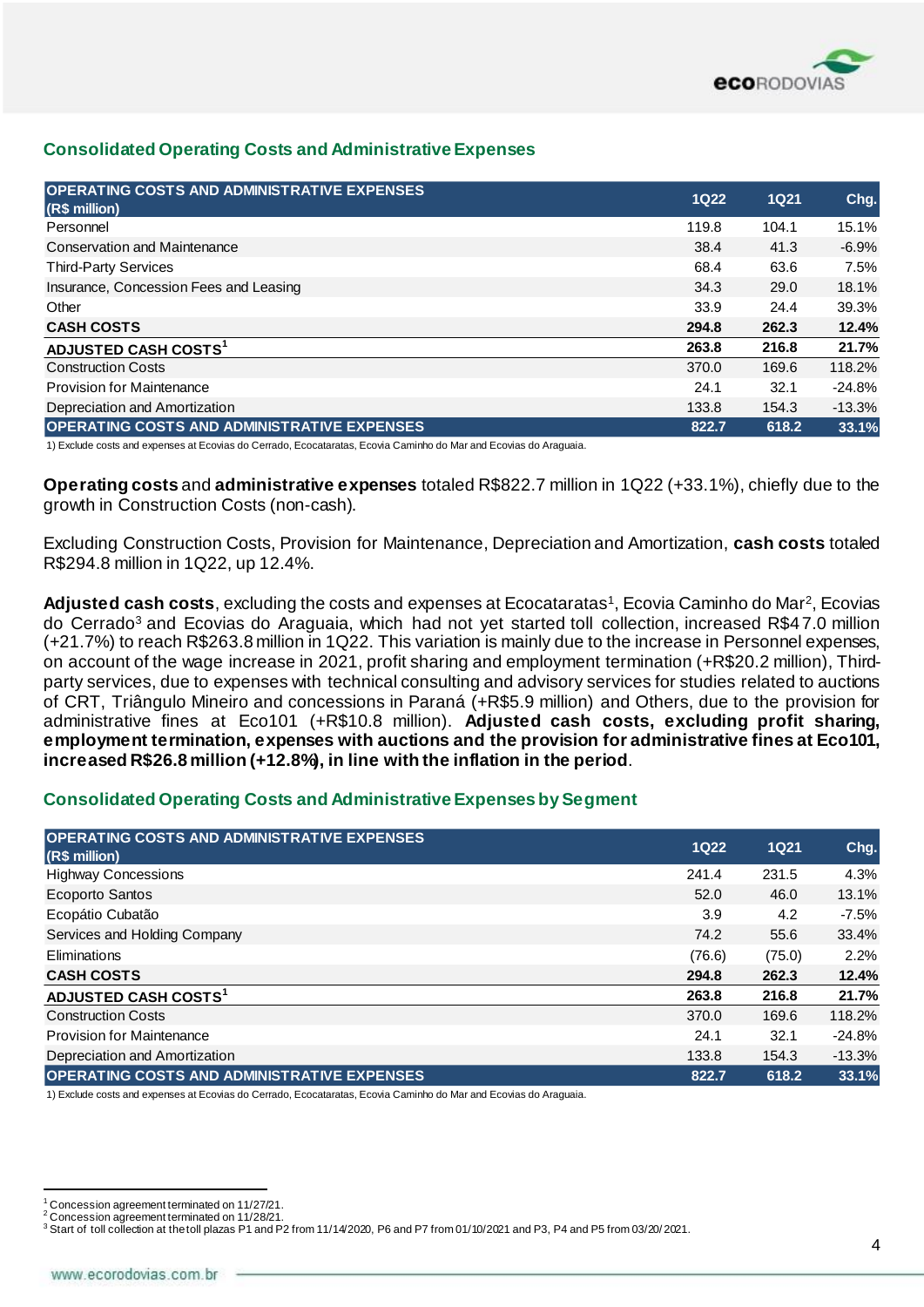

**Cash costs of highway concessions totaled R\$241.4 million in 1Q22 (+4.3%)**. **Adjusted cash costs**, excluding the costs and expenses at Ecocataratas, Ecovia Caminho do Mar, Ecovias do Cerrado and Ecovias do Araguaia, which had not yet started toll collection, increased R\$33.6 million (+19.8%) to reach R\$203.6 million in 1Q22. This variation is mainly due to the growth in Services provided by Ecorodovias Concessões e Serviços (ECS) (+R\$10.7 million), Personnel, due to the wage increase in 2021 and profit sharing (+R\$5.2 million) and Others, resulting from the provision for administrative fines at Eco101 (+R\$9.2 million). **Adjusted cash costs, excluding profit sharing and the provision for administrative fines at Eco101, increased R\$26.0 million (+15.8%).** For more information, see page 15.

**Cash costs of Ecoporto** totaled R\$52.0 million in 1Q22 (+13.1%). This variation is mainly due to the increase in Personnel, on account of wage increase in 2021, profit sharing and Concession Fee, driven by the growth of quay (full containers) and warehousing operations.

Cash costs of **Ecopátio Cubatão** totaled R\$3.9 million in 1Q22 (-7.5%). This variation is mainly due to the reduction in Personnel expenses, on account of restructuring of the workforce.

Cash costs of the **Services and Holding** companies totaled R\$74.2 million in 1Q22 (+33.4%). This variation is mainly due to the increase in Personnel expenses, on account of the wage increase in 2021, profit sharing and employment termination (+R\$12.4 million), Third-party services, as a result of expenses with technical consulting and advisory services for studies related to auctions of CRT, Triângulo Mineiro and concessions in Paraná (+R\$5.0 million).

#### **EBITDA**

| <b>EBITDA (R\$ million)</b>                      | <b>1Q22</b> | <b>1Q21</b>              | Chg.      |
|--------------------------------------------------|-------------|--------------------------|-----------|
| Net (Loss) Income - Excluding minority interests | 15.9        | 88.0                     | $-81.9%$  |
| Net (Loss) Income - Minority interests           | (4.1)       | $\overline{\phantom{a}}$ | n.m.      |
| Net (Loss) Income                                | 11.8        | 88.0                     | $-86.6%$  |
| (+) Depreciation and Amortization                | 133.8       | 154.3                    | $-13.3%$  |
| (+) Financial Result                             | 264.7       | 244.1                    | 8.4%      |
| (+) Income and Social Contribution Taxes         | 41.3        | 56.9                     | $-27.3%$  |
| EBITDA <sup>1</sup>                              | 451.7       | 543.3                    | $-16.9%$  |
| (+) Provision for Maintenance                    | 24.1        | 32.1                     | $-24.8%$  |
| <b>ADJUSTED EBITDA<sup>2</sup></b>               | 475.8       | 575.4                    | $-17.3%$  |
| ADJUSTED EBITDA MARGIN <sup>2</sup>              | 61.8%       | 68.8%                    | -7.0 p.p. |

1) EBITDA calculated according to the instruction CVM 527, of October 4, 2012.

2) Excludes Construction Revenue and Costs and Provision for Maintenance.

#### **Adjusted EBITDA by Segment**

| <b>EBITDA (R\$ million)</b>             | <b>1Q22</b> | <b>Margin</b> | <b>1Q21</b> | <b>Margin</b> | Chg.     |
|-----------------------------------------|-------------|---------------|-------------|---------------|----------|
| Highway Concessions <sup>1</sup>        | 465.9       | 65.9%         | 548.3       | 70.4%         | $-15.0%$ |
| Mature concessions                      | 465.6       | 69.6%         | 415.9       | 71.1%         | 12.0%    |
| Ecovia Caminho do Mar                   | (4.9)       | n.m.          | 59.0        | 75.5%         | n.m.     |
| Ecocataratas                            | (2.1)       | n.m.          | 59.6        | 70.8%         | n.m.     |
| Ecovias do Araguaia                     | (11.2)      | n.m.          | ٠           | n.m.          | n.m.     |
| Ecovias do Cerrado                      | 18.5        | 49.1%         | 13.8        | 43.8%         | 33.7%    |
| <b>Ecoporto Santos</b>                  | 10.9        | 17.4%         | 11.9        | 20.8%         | $-8.1%$  |
| <b>Services and Holding Company</b>     | (3.7)       | n.m.          | 12.9        | 17.9%         | n.m.     |
| Ecopátio Cubatão                        | 2.7         | 273.7%        | 2.3         | 229.9%        | 19.1%    |
| <b>ADJUSTED EBITDA<sup>1</sup></b>      | 475.8       | 61.8%         | 575.4       | 68.8%         | $-17.3%$ |
| <b>ADJUSTED NET REVENUE<sup>2</sup></b> | 769.6       |               | 836.3       |               | $-8.0%$  |

1) Exclude Construction Revenue and Costs and Provision for Maintenance.

2) Excludes Construction Revenue.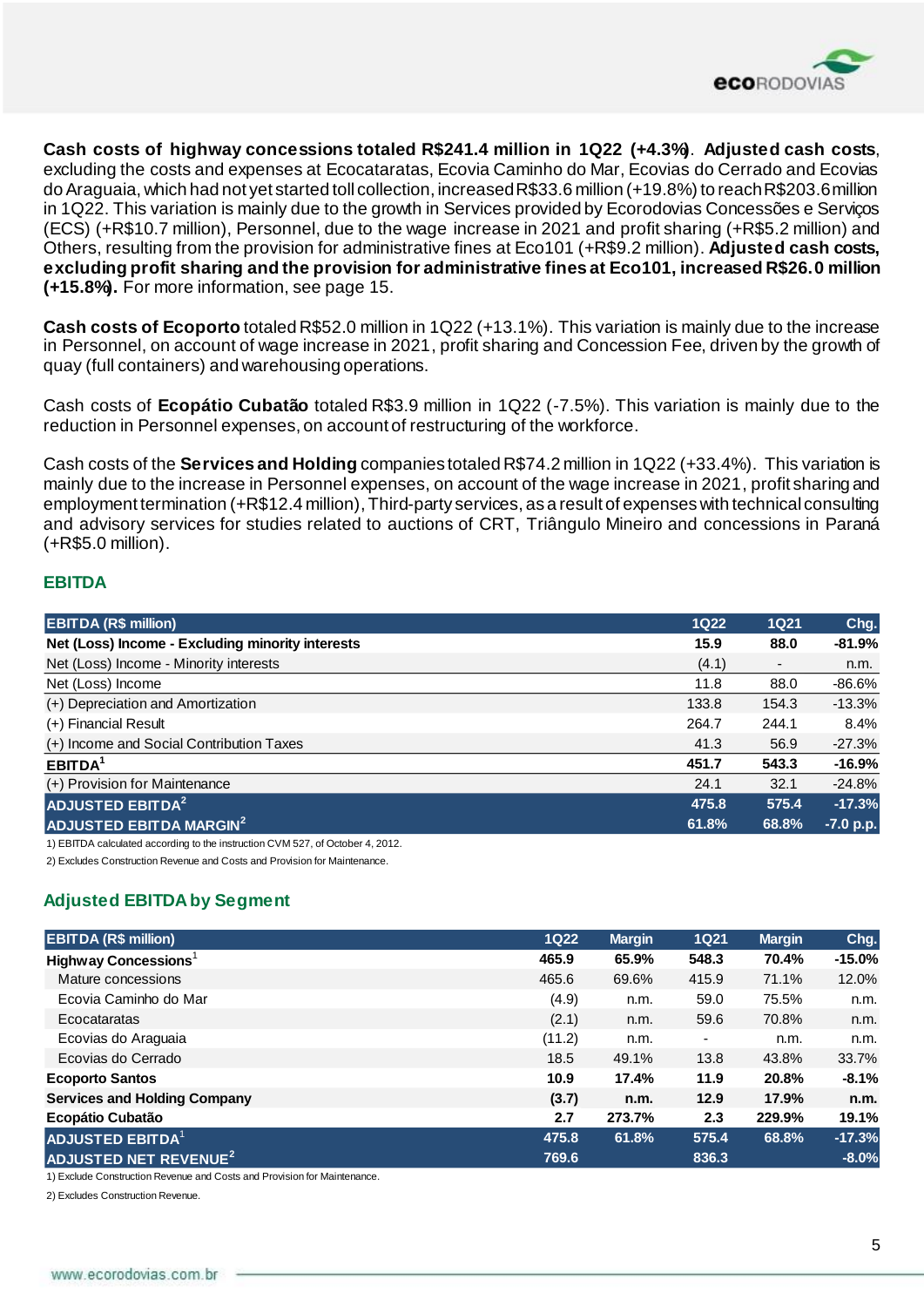

**Adjusted EBITDA totaled R\$475.8 million (-17.3%) in 1Q22 and adjusted EBITDA margin stood at 61.8%**.

The decrease is mainly due to the termination of the Ecocataratas and Ecovia Caminho do Mar concession agreements in November 2021 and the costs and expenses at Ecovias do Araguaia, which has not yet started toll collection. **For comparison on the same basis, adjusted EBITDA,** excluding Ecocataratas, Ecovia Caminho do Mar, Ecovias do Cerrado and Ecovias do Araguaia, **increased 7.4%**due to the growth in vehicle traffic, toll adjustments and operational expansion at Ecoporto.

#### **Consolidated Financial Result**

| <b>FINANCIAL RESULT (R\$ million)</b>               | <b>1Q22</b> | 1Q21    | Chg.     |
|-----------------------------------------------------|-------------|---------|----------|
| Interest on Debentures                              | (159.2)     | (62.4)  | 155.3%   |
| Monetary Variation on Debentures                    | (94.0)      | (61.6)  | 52.7%    |
| Interest on Financing                               | (78.5)      | (50.6)  | 55.2%    |
| Financial effects on Concession Fee                 | (56.8)      | (67.0)  | $-15.2%$ |
| Exchange and Monetary Variation on Financing        | (6.9)       | (3.5)   | 96.0%    |
| <b>Financial Revenues</b>                           | 59.6        | 7.5     | n.m.     |
| Adjustment to Present Value                         | (6.2)       | (10.9)  | -42.4%   |
| Inflation Adjustment - Agreements <sup>1</sup>      | (5.1)       | (1.8)   | 179.5%   |
| <b>Other Financial Effects</b>                      | 46.9        | (1.7)   | n.m.     |
| Inflation adjustment on assets subject to indemnity | 35.5        | 7.8     | n.m.     |
| <b>FINANCIAL RESULT</b>                             | (264.7)     | (244.1) | 8.4%     |

1) Leniency Agreement and Agreements with Former Executives and Civil Non-Prosecution Agreement.

Financial result increased R\$20.6 million in 1Q22 (+8.4%). The main reasons for the variations between the quarters are:

- i. **Interest on debentures:** increase of R\$96.8 million due to higher CDI rate and balance of debentures payable.
- ii. **Inflation adjustment on debentures:** increase of R\$32.4 million due to the rise in the IPCA index and higher amount of debt pegged to the index.
- iii. **Interest on financing:** increase of R\$27.9 million due to the rise in the CDI rate.
- iv. **Financial effects on concession fee:** down R\$10.2 million (non-cash) mainly due to the revised discount rate of the adjustment to present value (AVP).
- v. **Other financial effects:** financial income resulting from capitalized interest due to interest expenses on loans at Holding do Araguaia.
- vi. **Inflation adjustment on assets subject to indemnity:** refers to the rebalancing of investments concluded and operational investments in portainers and other assets at Ecoporto.
- vii. **Financial income:** increase of R\$52.1 million due to higher cash balance and higher CDI rate.

Interest paid totaled R\$321.1 million in 1Q22 (+352.0%) (see the Cash Flow Statement in Exhibit IV on page 24).

#### **Income Tax and Social Contribution**

Income tax and social contribution totaled R\$41.3 million in 1Q22 (-27.3%).For more information on the effective income tax and social contribution rate, see Note 14.b of the Quarterly Information (03/31/2022).

Taxes paid totaled R\$63.9 million in 1Q22 (-22.2%) (see the Cash Flow Statement in Exhibit IV on page 24).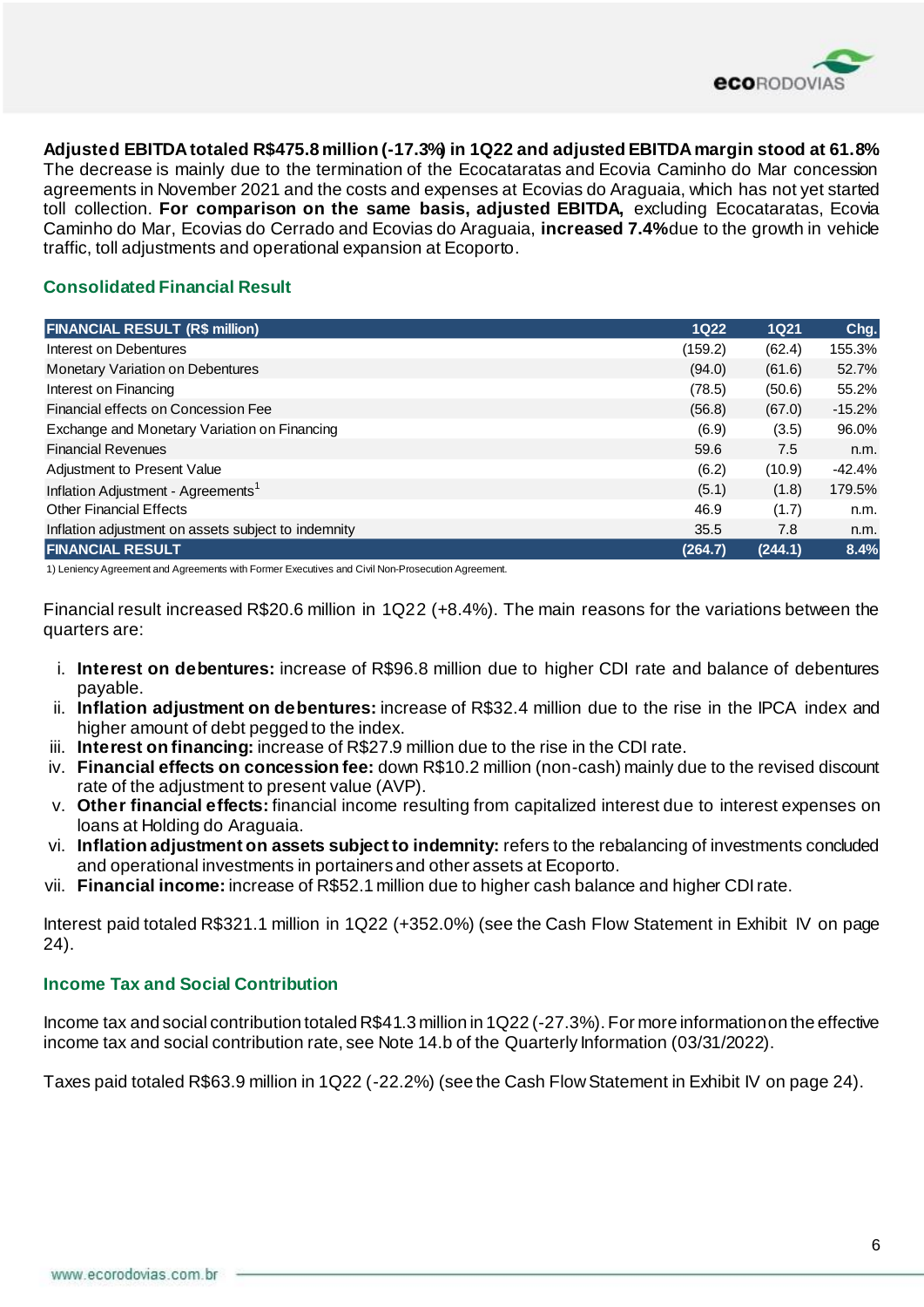

## **Recurring Net Income (Loss)**

| <b>NET (LOSS) INCOME (R\$ million)</b>               | $1Q22$ | 1Q21                     | Chg.      |
|------------------------------------------------------|--------|--------------------------|-----------|
| Net (Loss) Income                                    | 11.8   | 88.0                     | $-86.6\%$ |
| Net (Loss) Income - Excluding minority interests     | 15.9   | 88.0                     | $-81.9%$  |
| Net (Loss) Income - Minority interests               | (4.1)  | $\overline{\phantom{0}}$ | n.m.      |
| $(+)$ Inflation Adjustment - Agreements <sup>1</sup> | 5.1    | 1.8                      | 179.4%    |
| <b>RECURRING NET (LOSS) INCOME</b>                   | 16.9   | 89.8                     | $-81.2%$  |

1) Inflation adjustment of Leniency Agreement, Agreements with Former Executives and Civil Non-Prosecution Agreement.

#### **Evolution of Recurring Net Income (R\$ million)**



1) Excludes Provision for Maintenance. 2) Excludes inflation adjustment on agreements.

**Recurring net income** totaled R\$16.9 million (-81.2%) in 1Q22. The decline was caused by lower adjusted EBITDA, chiefly due to the termination of the Ecocataratas and Ecovia Caminho do Mar concession agreements in November 2021, and by the financial result.

#### **Debt, Cash and Cash Equivalents**

Gross debt reached R\$10,285.2 million in March 2022, an increase of 3.3% from 4Q21, mainly due to the 4<sup>th</sup> issue of debentures at Ecovias dos Imigrantes and the release of BNDES loan for Eco135. The table on debt is available in Exhibit V on page 25.

Cash and cash equivalents, as well as short-term and long-term financial investments totaled R\$2,181.3 million in March 2022, down 5.7% from the balance in December 2021, mainly due to the capex incurred.

Leverage, measured by the ratio of net debt to adjusted EBITDA ended March 2022 at 3.6x, up 0.3x from December 2021 (3.3x) mainly due to the increase in net debt and the decline in adjusted EBITDA (last 12 months) caused by the termination of the Ecocataratas and Ecovia Caminho do Mar concession agreements in November 2021.

| <b>DEBT (R\$ million)</b>                              | 03/31/2022 | 12/31/2021 | Chg.      |
|--------------------------------------------------------|------------|------------|-----------|
| Short-term                                             | 1.411.4    | 3.191.1    | $-55.8\%$ |
| Long-term                                              | 8,873.8    | 6,768.6    | 31.1%     |
| Total Gross Debt <sup>1</sup>                          | 10.285.2   | 9.959.6    | 3.3%      |
| (-) Cash and Cash Equivalents                          | 2,181.3    | 2,313.6    | $-5.7\%$  |
| Net Debt                                               | 8,103.9    | 7.646.0    | 6.0%      |
| Net Debt/Adjusted EBITDA <sup>2</sup> LTM <sup>3</sup> | 3.6x       | 3.3x       | 0.3x      |

1) Does not consider obligations with Concession Authority and Leases Payable.

2) Excludes provision for fine in Civil Non-Prosecution Agreement.

3) LTM = Last 12 Months.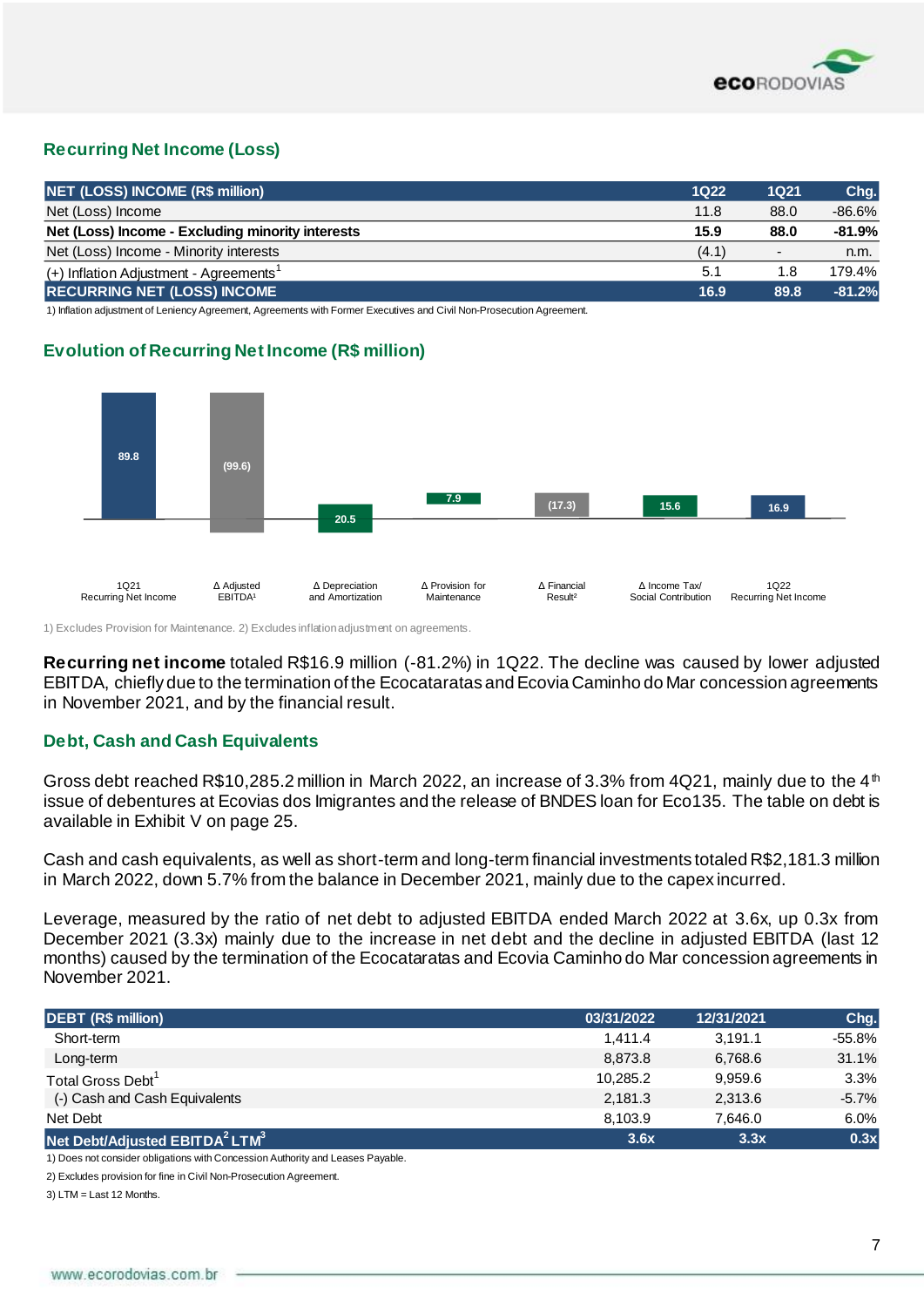



#### **Gross debt amortization schedule (R\$ million) on March 31, 2022:**

Maturities in 2022 total R\$1,376.6 million and the balance of cash and cash equivalents total R\$2,181.3 million, equivalent to 1.6x (times) the maturities in 2022. The principal maturity in 2Q22 was already settled with the issue by Ecovias dos Imigrantes in March 2022. In 4Q22, the principal maturity is of Ecorodovias Concessões e Serviços.

In March 2022, EIL issued debentures amounting to R\$ 950 million for a term of 5 years to pay the commercial papers of EIL (R\$ 1.1 billion) maturing in March 2022 and Ecovias dos Imigrantes issued debentures amounting to R\$ 950 million for a term of 25 months to pay the 3rd issue (R\$ 600 million) maturing in May 2022, which was prepaid in March 2022, and the installment of the 2nd issue of debentures (R\$ 440 million) maturing in April 2022, thus balancing the Company's refinancing operations in the 1st half of 2022 and lengthening the debt amortization profile.

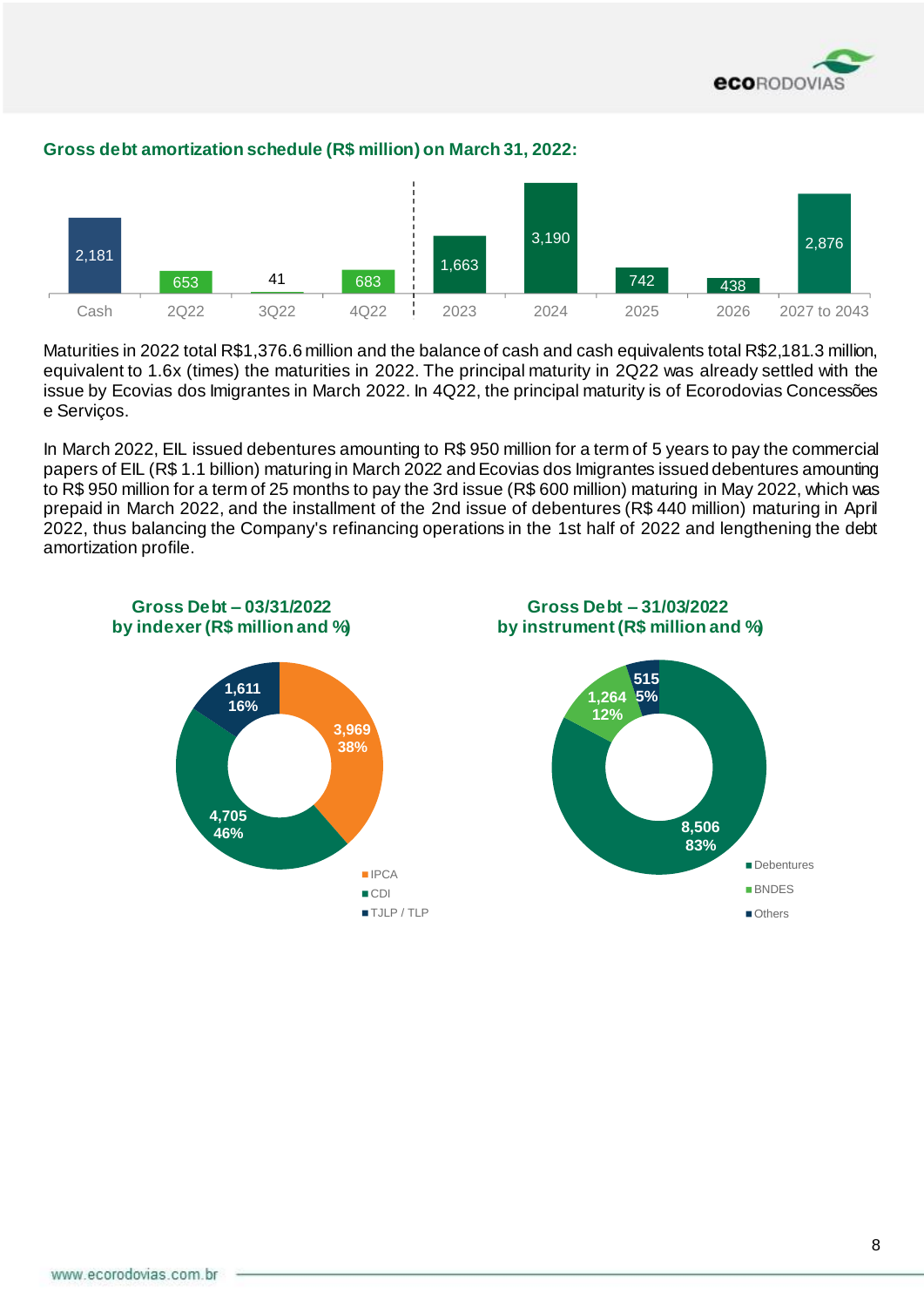

#### **Consolidated Capex by Segment:**

| <b>CAPEX</b>                         |                                             | <b>1Q22</b>                                              |              |
|--------------------------------------|---------------------------------------------|----------------------------------------------------------|--------------|
| (R\$ million)                        | <b>INTANGIBLE</b><br><b>ASSETS/PP&amp;E</b> | <b>MAINTENANCE COSTS/PROV.</b><br><b>FOR CONS. WORKS</b> | <b>TOTAL</b> |
| <b>Highway Concessions</b>           | 452.6                                       | 30.8                                                     | 483.4        |
| Ecovias dos Imigrantes               | 26.7                                        | 3.8                                                      | 30.5         |
| Ecopistas                            | 0.1                                         | 3.1                                                      | 3.1          |
| Ecosul                               | 12.0                                        | 2.9                                                      | 14.9         |
| Eco101                               | 70.9                                        | 12.1                                                     | 83.0         |
| Ecoponte                             | 8.6                                         | 2.0                                                      | 10.5         |
| Eco135                               | 113.8                                       | 0.0                                                      | 113.8        |
| Eco050                               | 37.8                                        | 7.0                                                      | 44.8         |
| Ecovias do Cerrado                   | 78.5                                        | $\overline{\phantom{a}}$                                 | 78.5         |
| Ecovias do Araguaia                  | 104.2                                       | $\blacksquare$                                           | 104.2        |
| Ecoporto Santos and Ecopátio Cubatão | 1.7                                         | ٠                                                        | 1.7          |
| Other <sup>1</sup>                   | 66.0                                        | ۰                                                        | 66.0         |
| <b>Eliminations</b>                  | (3.7)                                       | -                                                        | (3.7)        |
| <b>CAPEX</b>                         | 516.6                                       | 30.8                                                     | 547.4        |

1) Considers Services and Holding company.

Capex in 1Q22 totaled R\$547.4 million, and was principally spent, at the highway concessions, on the construction of operational buildings (toll plazas and operational bases) and special pavement conservation works at Ecovias do Araguaia, improvements at intersections and access roads, and special pavement conservation works at Ecovias do Cerrado and lane duplication and special pavement conservation works at Eco135.

#### **Evolution of contractual** *Capex* **to be made at highway concessions (R\$ million):**



In March 2022, Ecovias dos Imigrantes signed Amendment No. 20/2022, which extended the term of the concession agreement to January 2034 due to the execution of works and services amounting to R\$72.7 million (baseline date: September 2021).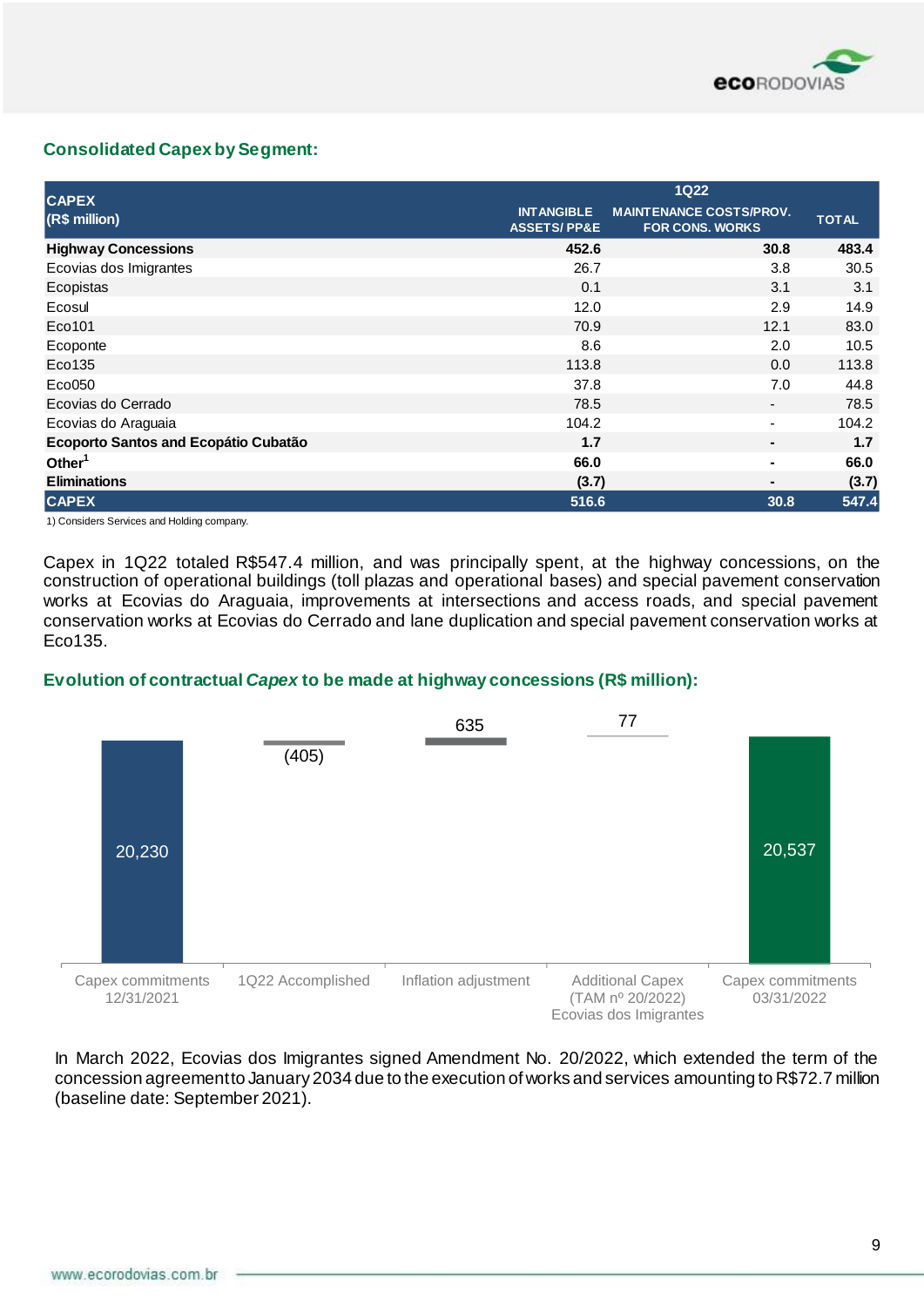

## Environment, Social & Governance (ESG) Agenda

Ecorodovias reviewed its internal regulations and corporate policies to strengthen its corporate governance in relation to the principles of transparency, equity, accountability and corporate responsibility, which are its commitments to all stakeholders, and to adapt them to B3's Novo Mercado Regulations. The policies and charters are available at the CVM and on the Company's Investor Relations website, at Corporate Governance/ Corporate Bylaws, Policies and Regulations section (https://ri.ecorodovias.com.br/en/).

Ecorodovias will release in the coming weeks the 2021 Integrated Report containing its key ESG indicators. Ecorodovias follows the reporting methodology of the GRI (Global Reporting Initiative) and the Integr ated Reporting (IR) framework of the Value Reporting Foundation. Moreover, we seek to partially comply with the guidelines of the Task Force on Climate-Related Financial Disclosures (TCFD) in order to provide a clearer and more comprehensive disclosure of our strategy and performance on climate change issues.

The shareholders approved on the Annual and Extraordinary Shareholders Meeting of the Company, held on April 27, 2022, the election of Ana Luci Grizzi as an independent member of the Board of Directors. Ms. Grizzi is a specialist in sustainability/ESG, with over 20 years of experience in incorporating the environmental, climate and social variables into strategic business planning.Post-MBA in Corporate Governance at Saint Paul Business School. She is emeritus board member at The Nature Conservancy (TNC), director of the Advanced Program on ESG at Saint Paul, member of the ESG Commission at the CFA Society and ABRASCA, vice coordinator of the Sustainability Commission at IBGC and coordinator of the ESG Commission at Ibrademp.

For the third consecutive year, Ecorodovias has joined the companies that make up the Climate Resilience Index compiled by CDP in partnership with Resultant ESG. The index is a theoretical portfolio of shares of companies that respond to the CDP Climate Change questionnaire. The index analyzes the resilience of companies in an economy that is transitioning to low carbon, and companies are evaluated in relation to their decarbonization plan and management of climate risks. Joining the list of companies that work to reduce carbon emissions underlines the Company's commitment to social and environmental initiatives.

The Company approved the operational strategy for the Caminho para Todos Program, which aims to increase annually the demographics of employees from minority groups such as women in leadership positions, LGBTQIAP+, race, generations and PwDs. Apart from continuing the actions and efforts already in progress, the strategy has three major priority fronts: attracting and selecting diverse people; training and promotion; and leadership awareness. For this, we will have mentoring programs, a centralized selection area and partnership in social projects with the sustainability and training area.

With regard to people development, Ecorodovias launched the 2022 performance cycle, which includes the contracting of targets, with executive officers and managers having a percentage earmarked for the ESG target, which underscores our commitment to the agenda. We also started the skills assessment process to discuss the performance of employees in the last 12 months in order to map successors, talents and key professionals to drive the growth strategy and ensure the company's perpetuity.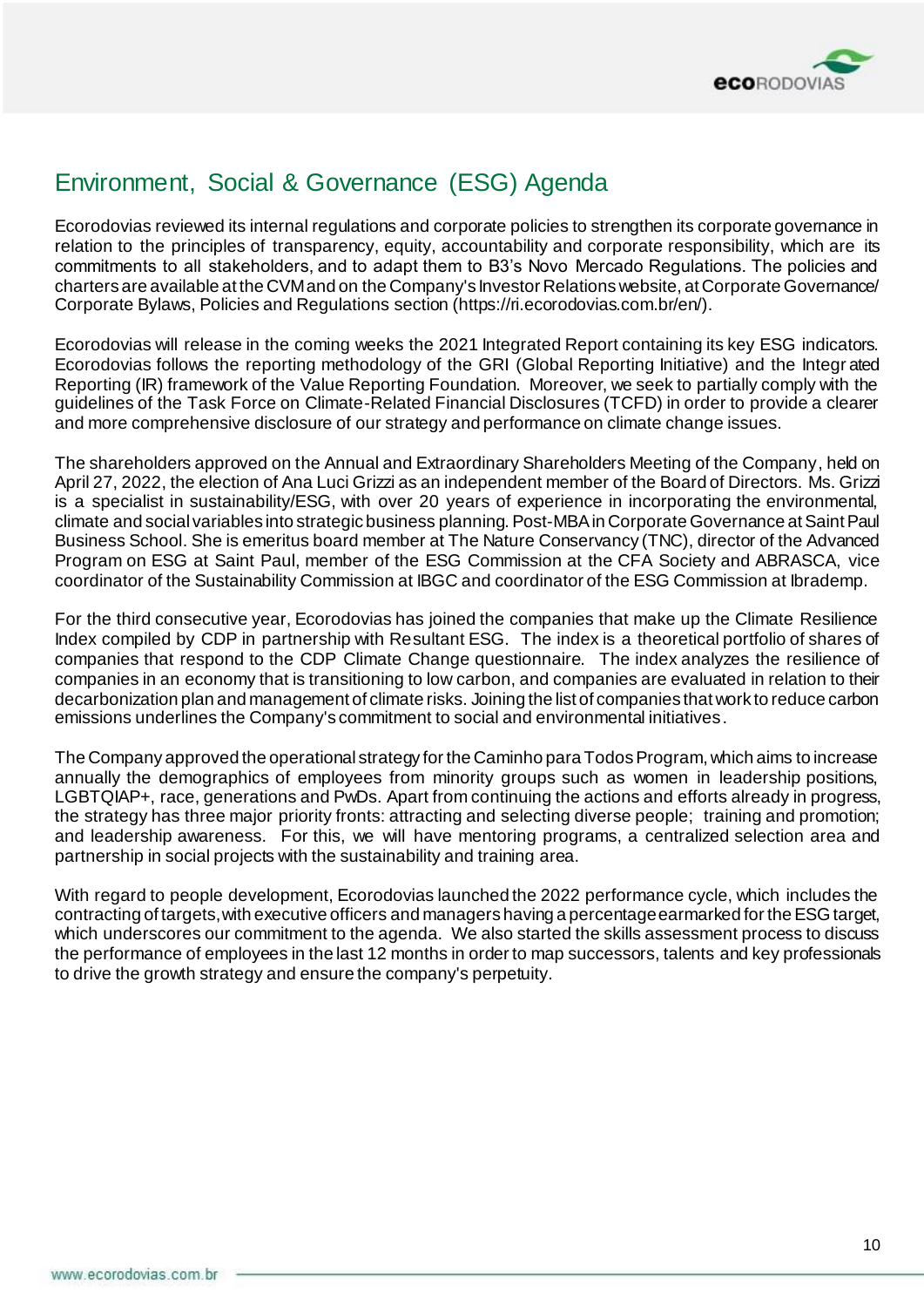

## HIGHWAY CONCESSIONS

Segment consisting of nine highway concessionaires: Ecovias dos Imigrantes, Ecopistas, Ecosul, Eco101, Ecoponte, Eco135, Eco050, Ecovias do Cerrado and Ecovias do Araguaia.

#### **Operating Performance - Traffic**

| <b>TRAFFIC VOLUME</b>                  |             |             |         |
|----------------------------------------|-------------|-------------|---------|
| (equivalent paying vehicles, thousand) | <b>1Q22</b> | <b>1Q21</b> | Var.    |
| Heavy                                  |             |             |         |
| Ecovias dos Imigrantes                 | 6,825       | 6,802       | 0.3%    |
| Ecopistas                              | 6,392       | 6,280       | 1.8%    |
| Ecosul                                 | 4,586       | 4,120       | 11.3%   |
| Eco101                                 | 10,141      | 9,375       | 8.2%    |
| Ecoponte                               | 1,077       | 1,014       | 6.1%    |
| Eco135                                 | 7,772       | 6,986       | 11.3%   |
| Eco050                                 | 9,410       | 8,807       | 6.9%    |
| Comparable Total <sup>1</sup>          | 46,202      | 43,385      | 6.5%    |
| Ecovias do Cerrado <sup>2</sup>        | 6,343       | 5,674       | 11.8%   |
| Ecovia Caminho do Mar <sup>3</sup>     |             | 3,163       | n.m.    |
| Ecocataratas <sup>4</sup>              |             | 4,520       | n.m.    |
| <b>T</b> otal                          | 52,546      | 56,743      | $-7.4%$ |
| Light                                  |             |             |         |
| Ecovias dos Imigrantes                 | 9,215       | 8,253       | 11.7%   |
| Ecopistas                              | 14,744      | 13,373      | 10.3%   |
| Ecosul                                 | 1,742       | 1,519       | 14.6%   |
| Eco101                                 | 4,543       | 4,119       | 10.3%   |
| Ecoponte                               | 5,855       | 5,638       | 3.9%    |
| Eco135                                 | 1,744       | 1,703       | 2.4%    |
| Eco050                                 | 3,340       | 2,944       | 13.4%   |
| Comparable Total <sup>1</sup>          | 41,182      | 37,551      | 9.7%    |
| Ecovias do Cerrado <sup>2</sup>        | 1,782       | 1,331       | 33.9%   |
| Ecovia Caminho do Mar <sup>3</sup>     |             | 1,285       | n.m.    |
| Ecocataratas <sup>4</sup>              |             | 2,291       | n.m.    |
| <b>Total</b>                           | 42,965      | 42,458      | 1.2%    |
| Heavy + Light                          |             |             |         |
| Ecovias dos Imigrantes                 | 16,040      | 15,055      | 6.5%    |
| Ecopistas                              | 21,136      | 19,653      | 7.5%    |
| Ecosul                                 | 6,328       | 5,640       | 12.2%   |
| Eco101                                 | 14,684      | 13,495      | 8.8%    |
| Ecoponte                               | 6,932       | 6,652       | 4.2%    |
| Eco135                                 | 9,516       | 8,690       | 9.5%    |
| Eco050                                 | 12,750      | 11,751      | 8.5%    |
| Comparable Total <sup>1</sup>          | 87,386      | 80,935      | 8.0%    |
| Ecovias do Cerrado <sup>2</sup>        | 8,125       | 7,006       | 16.0%   |
| Ecovia Caminho do Mar <sup>3</sup>     |             | 4,448       | n.m.    |
| Ecocataratas <sup>4</sup>              |             | 6,812       | n.m.    |
| <b>Total</b>                           | 95,511      | 99,201      | $-3.7%$ |

Note: Equivalent paying vehicle is a basic unit of reference in toll collection statistics on the Brazilian market. Light vehicles, such as automobiles, correspond to an equivalent vehicle unit. Heavy vehicles such as trucks and buses are converted to equivalent vehicles by a multiplier applied to the number of axles per vehicle, as established in the terms of each concession agreement.

1) Excludes toll collection on Ecovias do Cerrado, Ecovia Caminho do Mar and Ecocataratas. 2) Considers the start of toll collection at toll plazas P1 and P2 starting from November 14, 2020, the start of toll collection at toll plazas P6 and P7 starting from January 10, 2021 and P3, P4 and P5 starting from March 20, 2021.3) Concession contract ended on November 28, 2021. 4) Concession contract ended on November 27, 2021.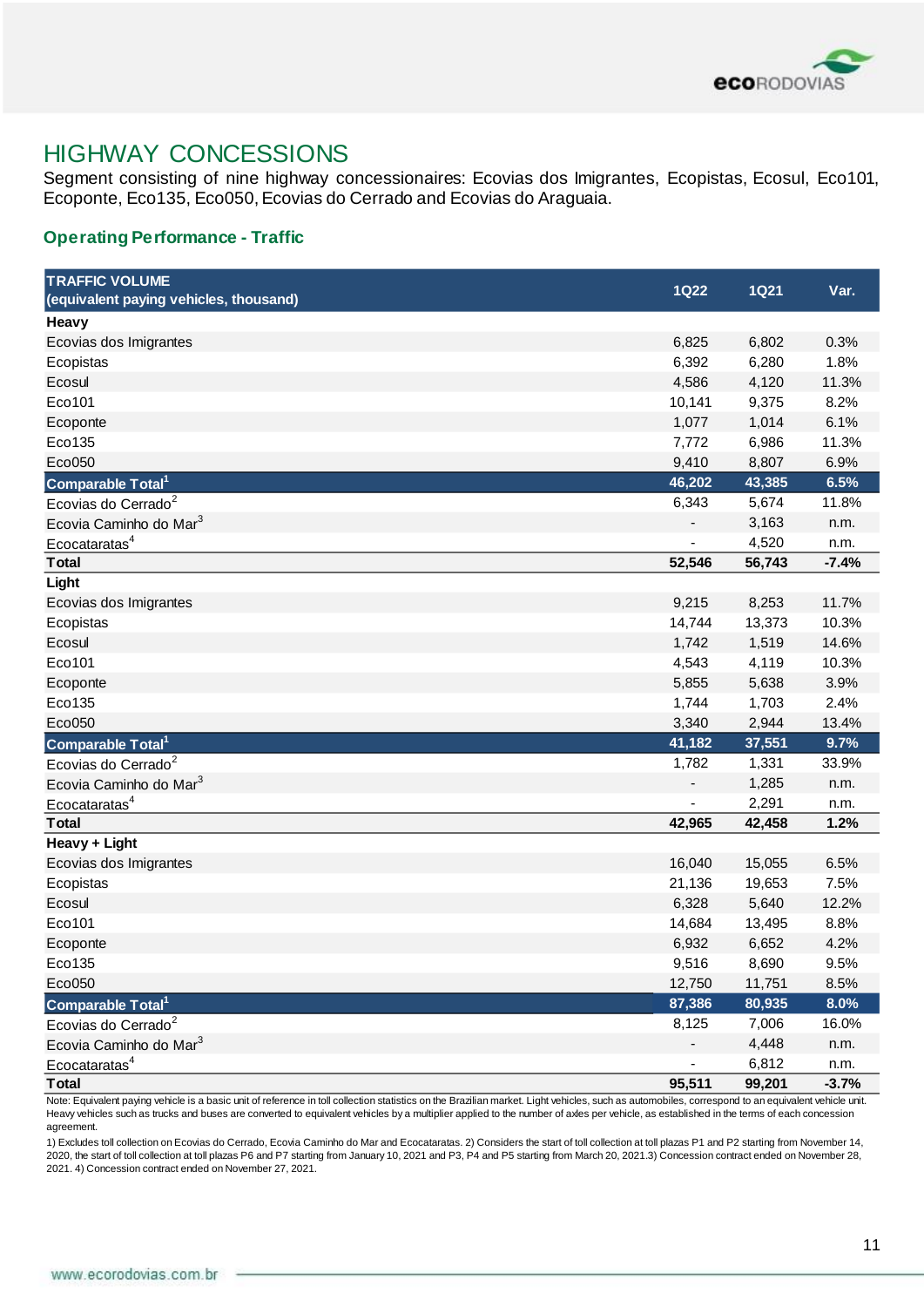

**Consolidated traffic** of equivalent paying vehicles decreased 3.7% in 1Q22 due to the termination of the Ecocataratas and Ecovia Caminho do Mar concession agreements in November 2021. Excluding the start of toll collection by Ecovias do Cerrado and the termination of concession agreements at Ecocataratas and Ecovia Caminho do Mar in November 2021, **comparable traffic** increased 8.0% in 1Q22.

Monthly consolidated traffic in 1Q22 declined 5.9% in January, 4.7% in February and 0.7% in March. Comparable traffic grew 4.1% in January, 6.9% in February and 13.0% in March.

The main reasons for the variations between the quarters are:

**Heavy Vehicles:** reduction of 7.4% in 1Q22. Excluding the start of toll collection by Ecovias do Cerrado and the termination of concession agreements at Ecocataratas and Ecovia Caminho do Mar in November 2021, **comparable traffic increased 6.5% in 1Q22**. Traffic growth at **Ecovias dos Imigrantes, Eco050 and Ecovias do Cerrado** was due to the increase in soybean and corn exports. At **Ecopistas**, traffic growth was driven by the recovery in industrial production. Growth at **Ecosul** was driven by the increase in soybean exports and the transport of fertilizers and wheat. Growth at **Eco101** was driven by the region's pulp cycle. **Ecoponte** registered growth due to the relaxation of physical distancing rules to combat Covid-19. Traffic growth at **Eco135** was driven by long-haul vehicle traffic between Northeastern Brazil and the state of São Paulo mainly due to the resumption of industrial activity in São Paulo.

**Light Vehicles:** growth of 1.2% in 1Q22. **Comparable traffic increased 9.7%**. Growth in light vehicle traffic was mainly driven by the progress of vaccination programs and campaigns in the fight against Covid-19, which enabled a relaxation of physical distancing rules.

#### **Average Tariff**

| <b>AVERAGE TARIFF</b><br>(R\$ / equivalent paying vehicle) | <b>1Q22</b>    | <b>1Q21</b> | Var.    |
|------------------------------------------------------------|----------------|-------------|---------|
| Ecovias dos Imigrantes                                     | 19.09          | 17.74       | 7.6%    |
| Ecopistas                                                  | 4.11           | 3.81        | 7.9%    |
| Ecosul                                                     | 12.87          | 12.80       | 0.6%    |
| Eco101                                                     | 3.58           | 3.71        | $-3.4%$ |
| Ecoponte                                                   | 4.90           | 4.60        | 6.5%    |
| Eco135                                                     | 8.00           | 7.50        | 6.7%    |
| $E$ co050                                                  | 5.43           | 5.14        | 5.6%    |
| Comparable average tariff <sup>1</sup>                     | 8.08           | 7.66        | 5.5%    |
| Ecovias do Cerrado <sup>2</sup>                            | 5.04           | 4.91        | 2.6%    |
| Ecovia Caminho do Mar <sup>3</sup>                         | $\blacksquare$ | 19.22       | n.m.    |
| Ecocataratas <sup>4</sup>                                  |                | 13.09       | n.m.    |
| <b>Consolidated average tariff</b>                         | 7.82           | 8.35        | $-6.3%$ |

Note: the consolidated average tariff is calculated through a weighted average of each concessionaire's average tariffs.

1) Excludes toll collection on Ecovias do Cerrado, Ecovia Caminho do Mar and Ecocataratas. 2) Considers the start of toll collection at toll plazas P1 and P2 starting from November 14, 2020, the start of toll collection at toll plazas P6 and P7 starting from January 10, 2021 and P3, P4 and P5 starting from March 20, 2021.3) Concession contract ended on November 28, 2021. 4) Concession contract ended on November 27, 2021.

**Consolidated average tariff** per equivalent paying vehicle decreased 6.3% in 1Q22. Excluding the start of toll collection by Ecovias do Cerrado and the termination of concession agreements at Ecocataratas and Ecovia Caminho do Mar in November 2021, **comparable average tariff** increased 5.5% in 1Q22.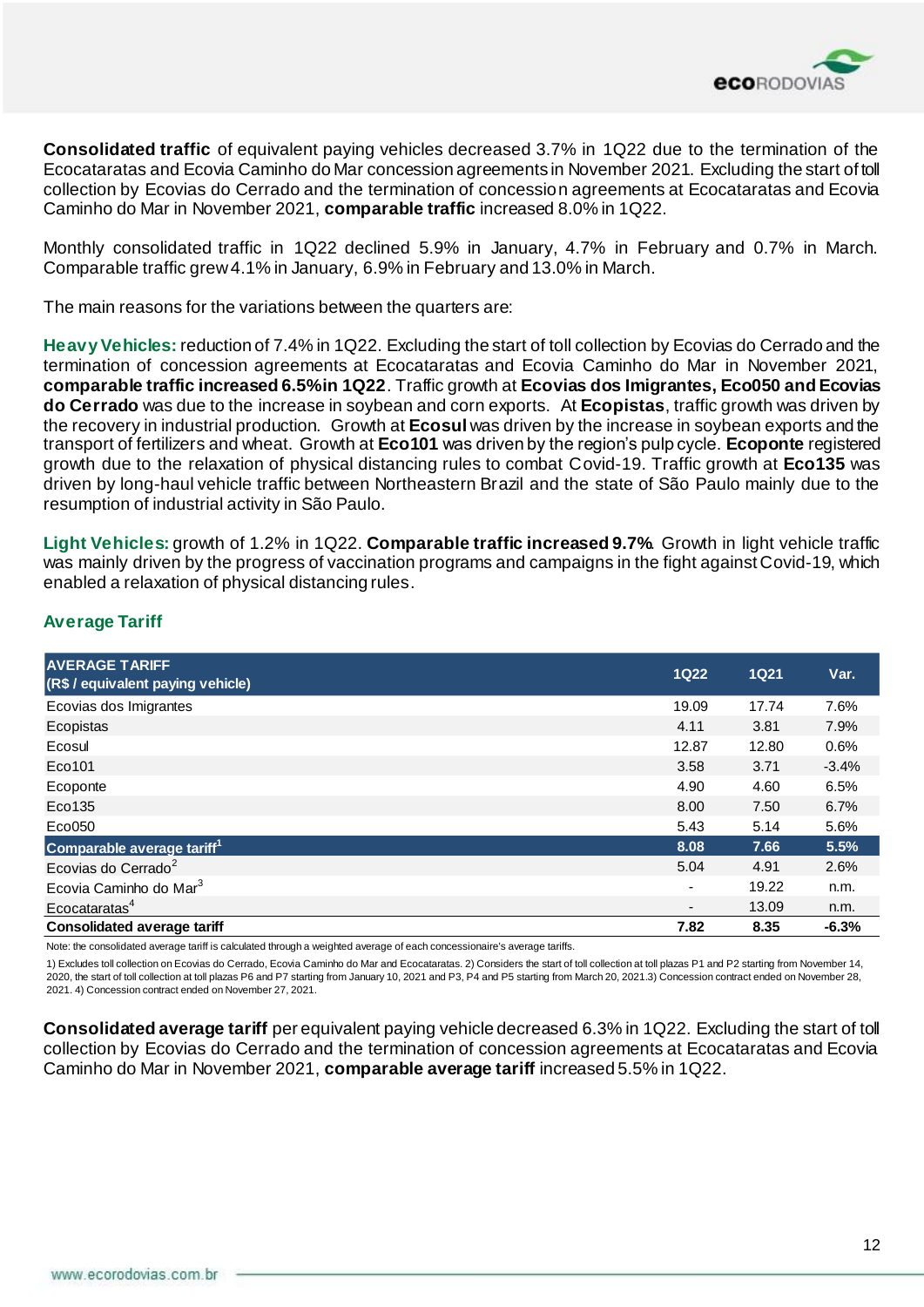

In June 2021, **Eco135 raised its toll tariff by 6.7%**, based on the variation in IPCA. According to the concession agreement, the adjustment had been scheduled for April 1, 2021.

In July 2021, **Ecovias dos Imigrantes increased its toll tariff by 8.1%** based on the variation in IPCA. The Final Amendment (Final TAM) changed the index for toll adjustments to IPCA starting from July 1, 2021.

In July 2021, **Ecopistas raised its toll tariff by 8.1%** based on the variation in IPCA.

In July 2021, **Ecoponte raised its toll tariff by 6.5%** due to the variation in IPCA and the incidence of Factors D, C and Q. According to the concession agreement, the adjustment had been scheduled for June 1, 2021.

In August 2021, **Eco050 raised its toll tariff by 5.5%** due to the variation in IPCA and the incidence of Factors D, C and Q. According to the concession agreement, the adjustment had been scheduled for April 12, 2021.

In August 2021, a toll increase of 4.5% was approved for **Ecosul**. However, in September, the Federal Gazette (Diário Oficial da União) published the suspension of the toll increase based on a decision by the Federal Accounting Court (TCU) as a result of an administrative proceeding. According to the concession agreement, the adjustment had been scheduled for January 1, 2021.

In February 2022, **Ecovias do Cerrado raised its toll tariffs by 6.1%** mainly due to the variation in IPCA and the incidence of Factors D and C. According to the concession agreement, the adjustment had been scheduled for November 14, 2021.

*Toll tariff adjustments in 2Q22:*

In April 2022, **Eco135** raised its toll tariff by **10.5%,** based on the variation in IPCA.

In April 2022, **Eco101** raised its toll tariff by **13.9%** based on the variation in IPCA. As per the concession agreement, the adjustment was scheduled for May 18, 2021.

*Toll tariff adjustments being analyzed by the concession authority:* 

At **Ecosul,** scheduled for January 1, 2022, being analyzed by ANTT.

At **Eco050**, scheduled for April 12, 2022, being analyzed by ANTT.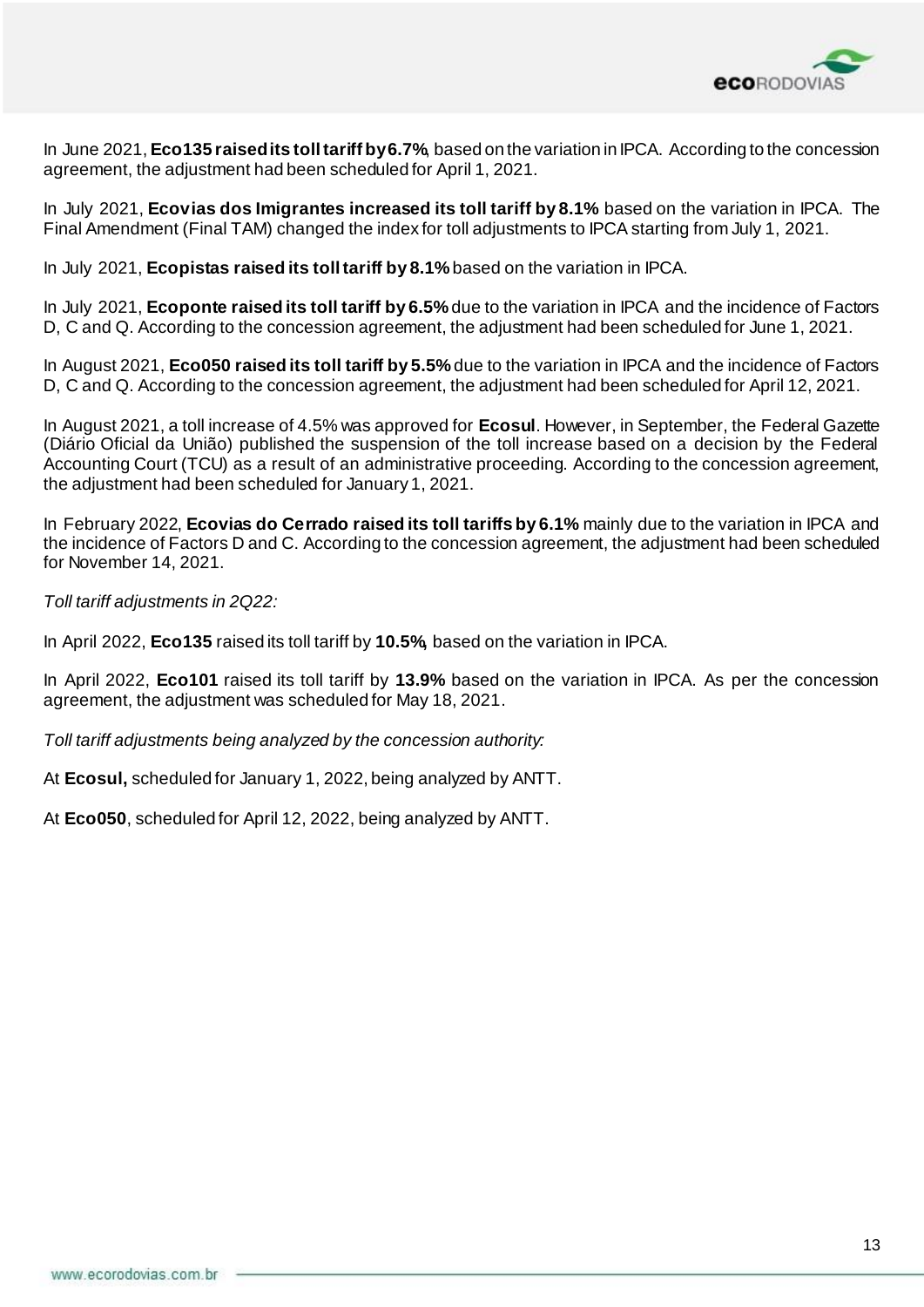

#### **Gross Revenue**

| <b>GROSS REVENUE (R\$ million)</b>  | <b>1Q22</b>              | <b>1Q21</b> | Chg.    |
|-------------------------------------|--------------------------|-------------|---------|
| <b>Highway Concessions</b>          |                          |             |         |
| <b>Toll Revenue</b>                 | 747.9                    | 829.3       | $-9.8%$ |
| Ecovias dos Imigrantes              | 306.5                    | 267.1       | 14.8%   |
| Ecopistas                           | 86.9                     | 74.8        | 16.2%   |
| Ecovia Caminho do Mar               | $\blacksquare$           | 85.5        | n.m     |
| Ecocataratas                        | $\overline{\phantom{a}}$ | 89.2        | n.m     |
| Ecosul                              | 81.5                     | 72.2        | 12.8%   |
| Eco101                              | 52.6                     | 50.0        | 5.3%    |
| Ecoponte                            | 34.0                     | 30.6        | 11.0%   |
| Eco135                              | 76.1                     | 65.2        | 16.7%   |
| Eco050                              | 69.3                     | 60.4        | 14.8%   |
| Ecovias do Cerrado                  | 41.0                     | 34.4        | 19.3%   |
| <b>Ancillary Revenue</b>            | 25.1                     | 23.4        | 7.2%    |
| <b>Construction Revenue</b>         | 370.0                    | 169.6       | 118.2%  |
| <b>GROSS REVENUE</b>                | 1,142.9                  | 1,022.2     | 11.8%   |
| ADJUSTED GROSS REVENUE <sup>1</sup> | 772.9                    | 852.7       | $-9.4%$ |

1) Excludes Construction Revenue.

**Toll Revenue:** down 9.8%, due to the termination of the Ecocataratas and Ecovia Caminho do Mar concession agreements in November 2021. For comparison on the same basis, excluding Ecocataratas<sup>1</sup>, Ecovia Caminho do Mar<sup>2</sup> and Ecovias do Cerrado<sup>3</sup>, t**oll revenue increased 14.0% in 1Q22**.

In 1Q22, electronic toll collection through automatic vehicle identification (AVI) corresponded to 64.1% of total toll revenue, while cash payment accounted for 23.9% and toll payment vouchers 12.0%. In 1Q21, electronic toll collection corresponded to 57.1% of total toll revenue, while cash payment accounted for 31.0% and toll payment vouchers 11.9%.

**Ancillary Revenue:** up 7.2% due to the increase in area leasing agreements. **For comparison on the same basis, excluding Ecocataratas, Ecovia Caminho do Mar and Ecovias do Cerrado, ancillary revenue increased 23.3% in 1Q22.**

**Construction Revenue:** up 118.2%, due to higher volume of works.

 $1$  Concession agreement terminated on 11/27/21.

<sup>2</sup> Concession agreement terminated on 11/28/21.

 $3$  Start of toll collection at the toll plazas P1 and P2 from 11/14/2020, P6 and P7 from 01/10/2021 and P3, P4 and P5 from 03/20/2021.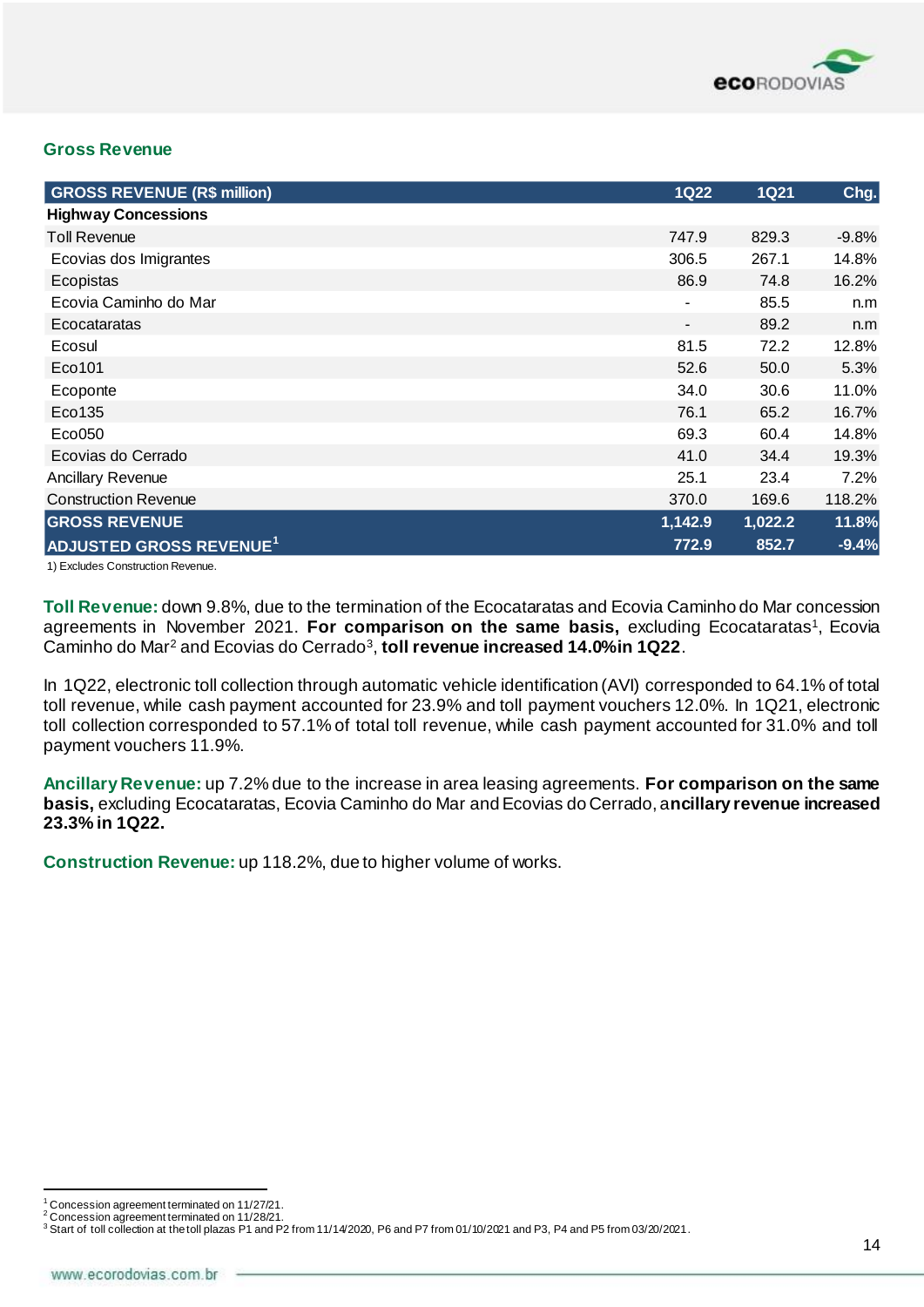

#### **Operating Costs and Administrative Expenses**

| <b>OPERATING COSTS AND ADMINISTRATIVE EXPENSES</b><br>(R\$ million) | <b>1Q22</b> | 1Q21  | Chg.      |
|---------------------------------------------------------------------|-------------|-------|-----------|
| <b>Highway Concessions</b>                                          |             |       |           |
| Personnel                                                           | 53.6        | 53.0  | 1.3%      |
| Conservation and Maintenance                                        | 32.0        | 35.8  | $-10.6\%$ |
| <b>Third-Party Services</b>                                         | 105.4       | 103.4 | 1.9%      |
| Insurance, Concession Fees and Leasing                              | 24.0        | 21.0  | 14.2%     |
| Other                                                               | 26.3        | 18.3  | 43.7%     |
| <b>CASH COSTS</b>                                                   | 241.4       | 231.5 | 4.3%      |
| ADJUSTED CASH COSTS <sup>1</sup>                                    | 203.6       | 170.0 | 19.8%     |
| <b>Construction Costs</b>                                           | 370.0       | 169.6 | 118.2%    |
| <b>Provision for Maintenance</b>                                    | 24.1        | 32.1  | $-24.8%$  |
| Depreciation and Amortization                                       | 112.4       | 144.4 | $-22.1%$  |
| <b>OPERATING COSTS AND ADMINISTRATIVE EXPENSES</b>                  | 747.9       | 577.5 | 29.5%     |

1) Exclude costs and expenses at Ecovias do Cerrado, Ecocataratas, Ecovia Caminho do Mar and Ecovias do Araguaia.

**Operating costs and administrative expenses** totaled R\$747.9 million in 1Q22 (+29.5%), mainly due to the growth in Construction Costs (non-cash).

Excluding Construction Costs, Provision for Maintenance, Depreciation and Amortization, **cash costs** came to R\$241.4 million in 1Q22, up 4.3%.

**Adjusted cash costs**, excluding the costs and expenses at Ecocataratas, Ecovia Caminho do Mar, Ecovias do Cerrado and Ecovias do Araguaia, which had not yet started toll collection, increased R\$33.6 million (+19.8%) to reach R\$203.6 million in 1Q22. This variation is mainly due to the increase in Services provided by Ecorodovias Concessões e Serviços (ECS), as well as Personnel and Other expenses. **Adjusted cash costs, excluding profit sharing and the provision for administrative fines at Eco101, increased R\$26.0 million (+15.8%).**

The variations in 1Q22 were:

- ✓ **Personnel:** increase of R\$0.6 million. Excluding Ecocataratas, Ecovia Caminho do Mar, Ecovias do Cerrado and Ecovias do Araguaia, personnel expenses increased R\$5.2 million (+12.9%) mainly due to the wage increase in 2021 and profit sharing.
- ✓ **Conservation and Maintenance:** decrease of R\$3.8 million. Excluding Ecocataratas, Ecovia Caminho do Mar, Ecovias do Cerrado and Ecovias do Araguaia, conservation and maintenance expenses increased R\$4.1 million (+18.2%) mainly due to the increase in expenses with conservation of vegetation and manual cleaning.
- ✓ **Third-Party Services:** increase of R\$2.0 million. Excluding Ecocataratas, Ecovia Caminho do Mar, Ecovias do Cerrado and Ecovias do Araguaia, services provided by Ecorodovias Concessões e Serviços (ECS) increased R\$12.4 million (+15.9%).
- ✓ **Insurance, Concession Fees and Leasing:** increase of R\$3.0 million. Excluding Ecocataratas, Ecovia Caminho do Mar, Ecovias do Cerrado and Ecovias do Araguaia, these expenses increased R\$2.8 million (+18.2%) mainly due to the increase in variable concession fees at Ecovias dos Imigrantes, Ecopistas and Ecosul due to the growth in toll revenue.
- ✓ **Other:** increase of R\$8.0 million. Excluding Ecocataratas, Ecovia Caminho do Mar, Ecovias do Cerrado and Ecovias do Araguaia, other expenses increased R\$9.2 million, mainly due to the provision for administrative fines at Eco101.
- ✓ **Construction Costs:** increase of R\$200.4 million, due to higher volume of works.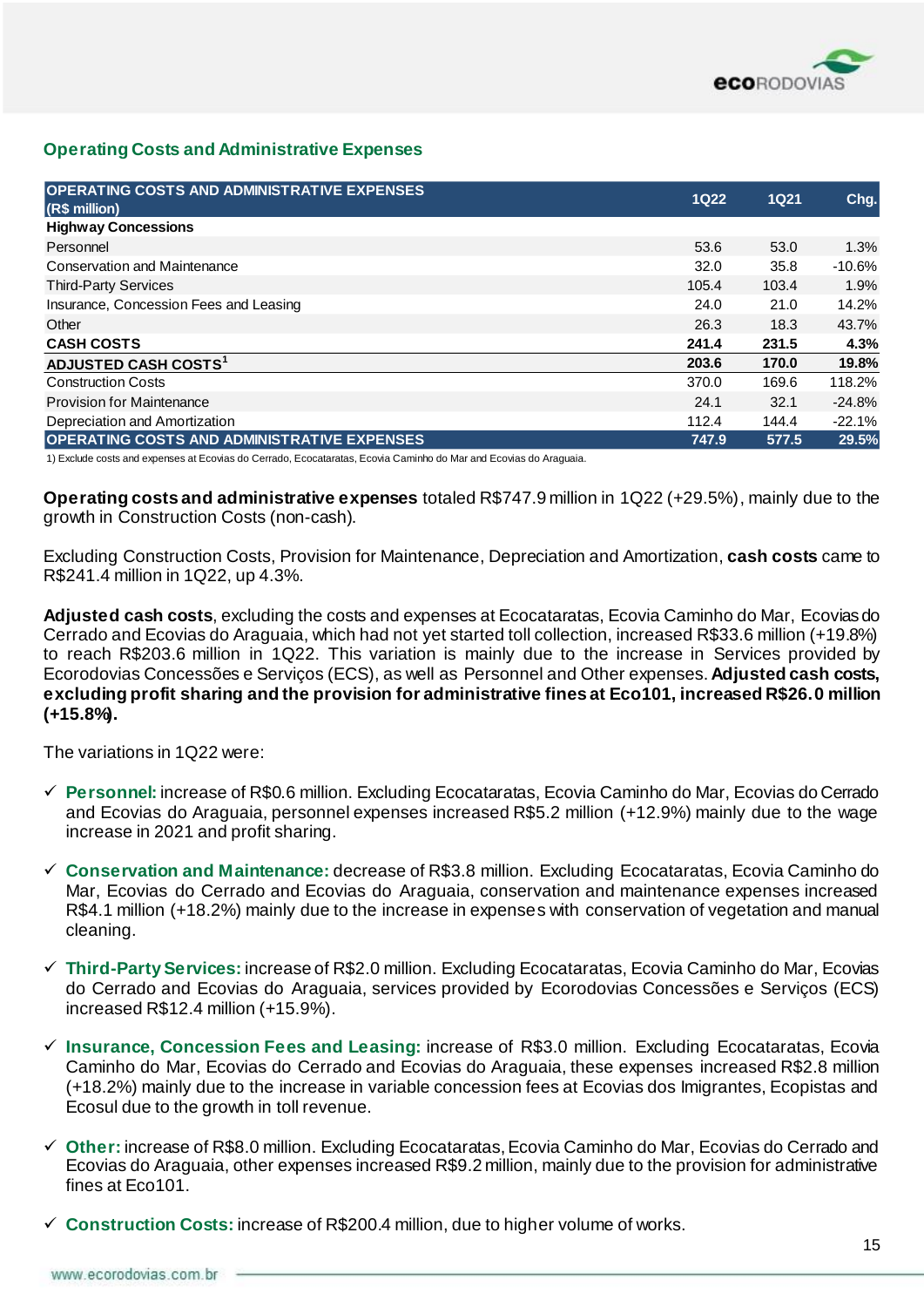

- ✓ **Provision for Maintenance:** decrease caused by the revised timetable of future works, in which improvements to interventions were identified, and by the end of the Ecocataratas and Ecovia Caminho do Mar concession agreements in November 2021.
- ✓ **Depreciation and Amortization:** decrease of R\$32.0 million. Excluding Ecocataratas, Ecovia Caminho do Mar, Ecovias do Cerrado and Ecovias do Araguaia, these expenses increased R\$20.1 million due to the updated traffic curve for the amortization of intangible assets and the increase in the asset base.

#### **EBITDA**

| <b>ADJUSTED EBITDA (R\$ million)</b>  | <b>1Q22</b> | <b>1Q21</b> | Chg.        |
|---------------------------------------|-------------|-------------|-------------|
| <b>Highway Concessions</b>            |             |             |             |
| Net Income (before minority interest) | 123.1       | 143.9       | $-14.4%$    |
| Depreciation and Amortization         | 112.4       | 144.4       | $-22.1%$    |
| <b>Financial Result</b>               | 143.9       | 157.3       | $-8.5\%$    |
| Income and Social Contribution Taxes  | 62.2        | 70.6        | $-11.9%$    |
| <b>Construction Revenue</b>           | (370.0)     | (169.6)     | 118.2%      |
| <b>Construction Costs</b>             | 370.0       | 169.6       | 118.2%      |
| <b>Provision for Maintenance</b>      | 24.1        | 32.1        | $-24.8%$    |
| <b>ADJUSTED EBITDA<sup>1</sup></b>    | 465.9       | 548.3       | $-15.0%$    |
| ADJUSTED NET REVENUE <sup>2</sup>     | 706.6       | 779.2       | $-9.3%$     |
| ADJUSTED EBITDA MARGIN <sup>1</sup>   | 65.9%       | 70.4%       | $-4.5$ p.p. |

1) Exclude Construction Revenue and Costs and Provision for Maintenance.

2) Excludes Construction Revenue.

**Adjusted EBITDA** totaled **R\$465.9 million (-15.0%)** in 1Q22 and **adjusted EBITDA margin** stood at **65.9%**. The decrease is mainly due to the termination of the Ecocataratas and Ecovia Caminho do Mar concession agreements in November 2021 and the costs and expenses at Ecovias do Araguaia, which has not yet started toll collection. **For comparison on the same basis, adjusted EBITDA**, excluding Ecocataratas, Ecovia Caminho do Mar, Ecovias do Cerrado and Ecovias do Araguaia, **increased 12.0%**due to the growth in vehicle traffic and toll adjustments.

| <b>ADJUSTED EBITDA (R\$ million)</b>    | <b>1Q22</b> | <b>Margin</b> | <b>1Q21</b> | <b>Margin</b> | Chg.     |
|-----------------------------------------|-------------|---------------|-------------|---------------|----------|
| <b>Highway Concessions</b>              |             |               |             |               |          |
| Ecovias dos Imigrantes                  | 230.4       | 77.7%         | 199.7       | 77.9%         | 15.4%    |
| Ecopistas                               | 53.8        | 65.3%         | 47.1        | 66.2%         | 14.4%    |
| Ecovia Caminho do Mar                   | (4.9)       | n.m.          | 59.0        | 75.5%         | n.m.     |
| Ecocataratas                            | (2.1)       | n.m.          | 59.6        | 70.8%         | n.m.     |
| Ecosul                                  | 53.0        | 71.0%         | 46.9        | 71.1%         | 12.8%    |
| Eco101                                  | 17.7        | 36.0%         | 24.8        | 53.0%         | $-28.4%$ |
| Ecoponte                                | 20.4        | 62.1%         | 18.6        | 62.0%         | 9.7%     |
| Eco135                                  | 53.3        | 76.4%         | 46.0        | 76.9%         | 16.0%    |
| $E$ co 050                              | 37.1        | 58.5%         | 32.8        | 59.6%         | 12.8%    |
| Ecovias do Cerrado                      | 18.5        | 49.1%         | 13.8        | 43.8%         | 33.7%    |
| Ecorodoanel                             | (0.1)       | n.m.          | (0.0)       | n.m.          | n.m.     |
| Ecovias do Araguaia                     | (11.2)      | n.m.          |             | n.m.          | n.m.     |
| <b>ADJUSTED EBITDA<sup>1</sup></b>      | 465.9       | 65.9%         | 548.3       | 70.4%         | $-15.0%$ |
| <b>ADJUSTED NET REVENUE<sup>2</sup></b> | 706.6       |               | 779.2       |               | $-9.3%$  |

1) Excluding Construction Revenue and Costs, Provision for Maintenance and liabilities related to fines in Eco101 (4Q20/2020).

2) Excludes Construction Revenue.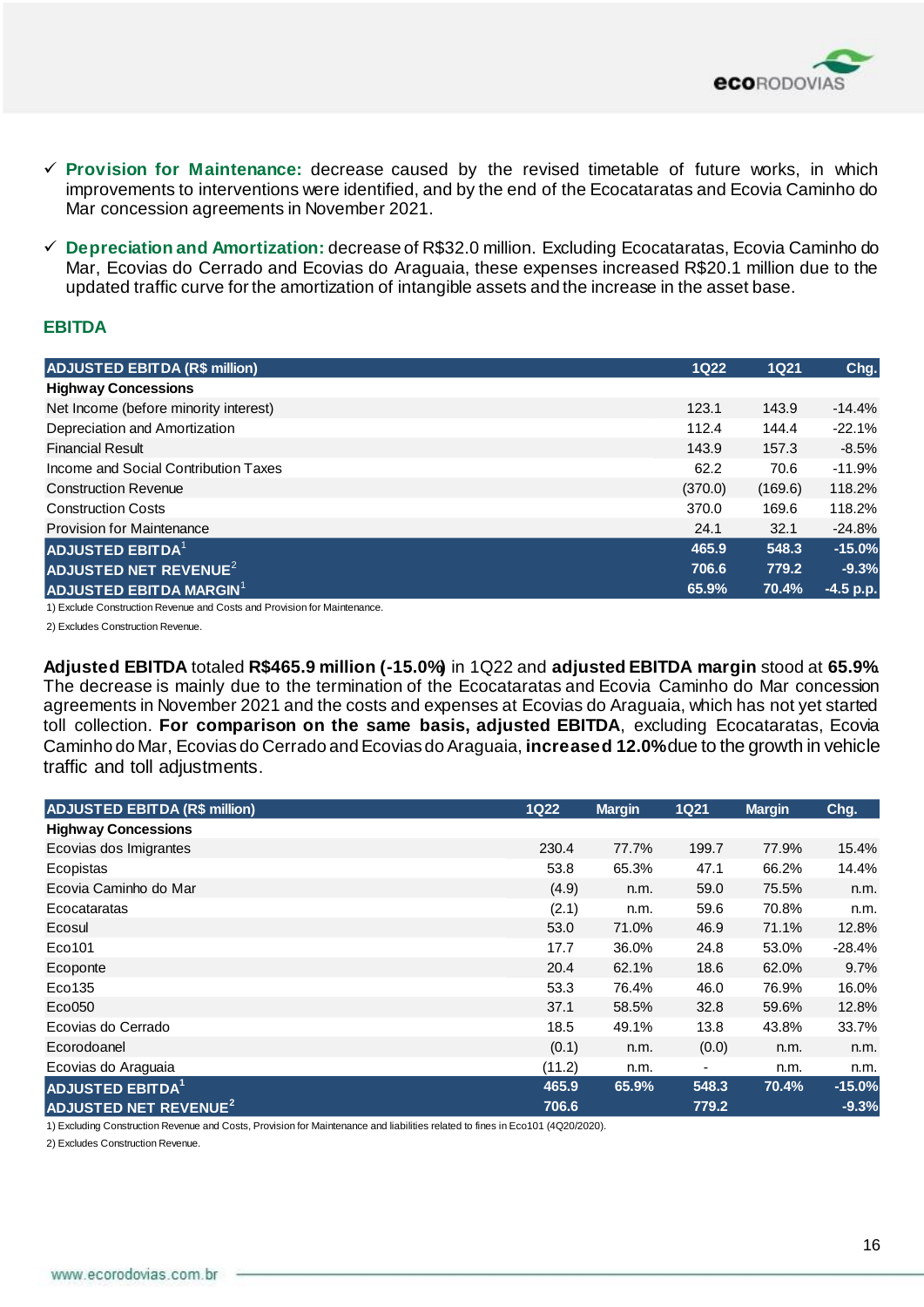

## ECORODOVIAS CONCESSÕES E SERVIÇOS AND HOLDING **COMPANY**

Subholding company that provides corporate and other related services: EcoRodovias Concessões e Serviços S.A. and EcoRodovias Infraestrutura e Logística – Parent Company

| <b>Financial Indicators (R\$ million)</b> | <b>1Q22</b> | <b>1Q21</b> | Chg.  |
|-------------------------------------------|-------------|-------------|-------|
| <b>Services and Holding Company</b>       |             |             |       |
| Net Revenue                               | 74.5        | 71.9        | 3.6%  |
| Operating Costs and Expenses              | (83.1)      | (60.8)      | 36.6% |
| (+) Depreciation and Amortization         | 9.0         | 5.2         | 71.2% |
| <b>Cash Costs</b>                         | (74.2)      | (55.6)      | 33.4% |
| (+) Other operating income and expenses   | (4.0)       | (3.4)       | 18.2% |
| <b>EBITDA</b>                             | (3.7)       | 12.9        | n.m.  |

Net revenue totaled R\$74.5 million in 1Q22 (+3.6%), driven by the growth in revenue from services provided to the Group concessionaires. Cash costs increased 33.4%, mainly due to the increase in Personnel expenses, on account of the wage increase in 2021, profit sharing and employment termination (+R\$12.4 million), and in Thirdparty services, due to expenses with technical consulting and advisory services for studies related to auctions of CRT, Triângulo Mineiro and concessions in Paraná (+R\$5.0 million). **Adjusted cash costs, excluding profit sharing, employment termination and expenses with auctions, increased R\$5.7 million (+11.6%), in line with the inflation in the period.**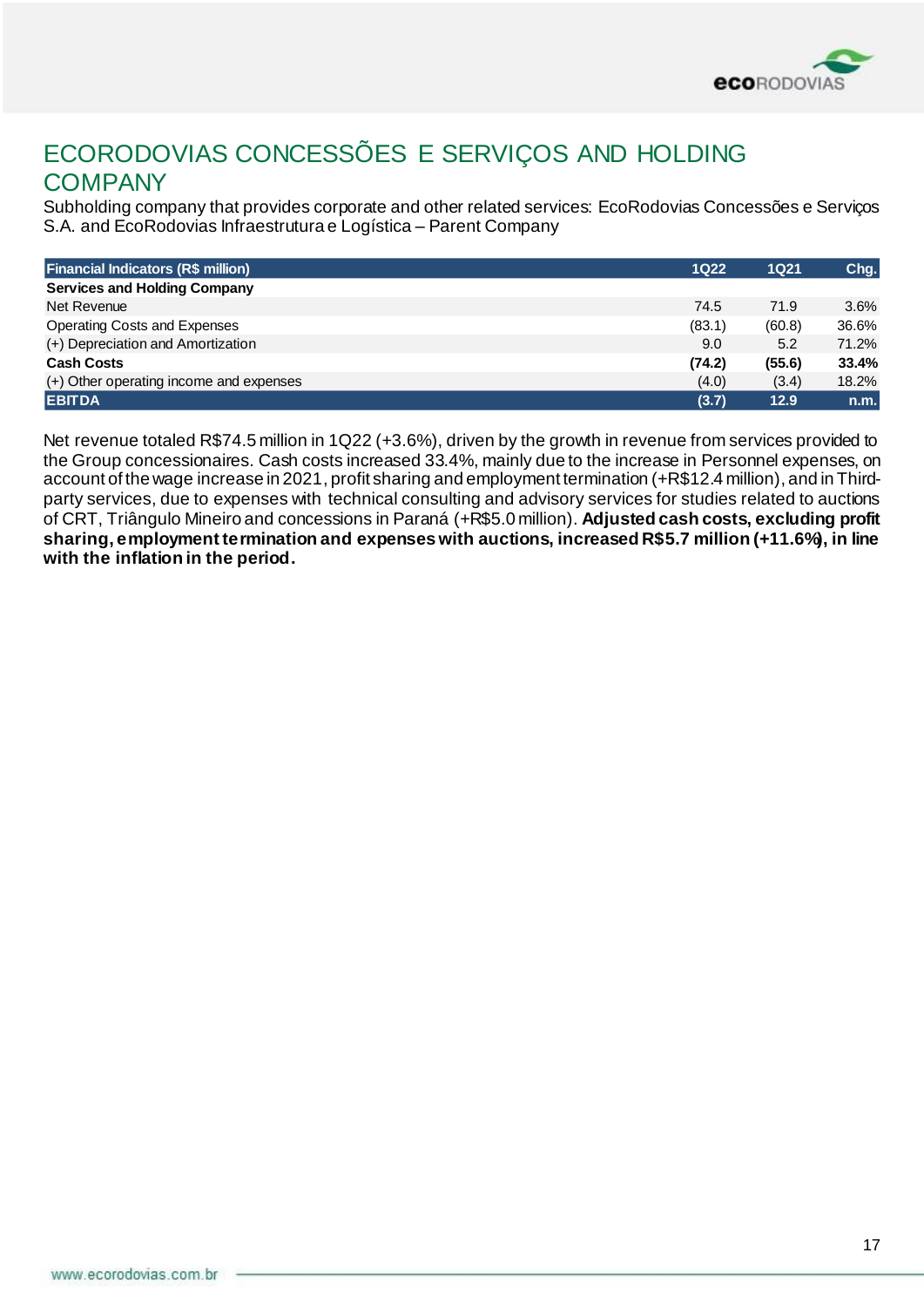

## ECOPORTO SANTOS

Segment consisting of the following companies: Ecoporto Santos and Ecoporto Alfandegado.

### **Operating Performance - Container Handling**

| <b>HANDLING (containers)</b>  | $1Q22$ | 1Q21   | Chg.     |
|-------------------------------|--------|--------|----------|
| <b>Ecoporto Santos</b>        |        |        |          |
| <b>Quay Operations</b>        | 5,320  | 6,237  | $-14.7%$ |
| <b>Full Containers</b>        | 4.064  | 3.770  | 7.8%     |
| <b>Empty Containers</b>       | 1,256  | 2,467  | $-49.1%$ |
| <b>Warehousing Operations</b> | 14.534 | 13,138 | 10.6%    |

Quay operations declined 14.7% in 1Q22, due to the drop in empty container handling caused by the reduction in spot contracts. However, full container handling increased due to the resumption of imports.

Warehousing operations grew 10.6% in 1Q22 due to the resumption of imports.

#### **Gross Revenue**

| <b>GROSS REVENUE (R\$ million)</b> | $1Q22$ | 1Q21  | Chg.     |
|------------------------------------|--------|-------|----------|
| <b>Ecoporto Santos</b>             |        |       |          |
| <b>Quay Operations</b>             | 16.4   | 7.0   | 134.3%   |
| <b>Warehousing Operations</b>      | 123.6  | 121.7 | 1.5%     |
| Other                              | 0.2    | 0.2   | $-37.9%$ |
| <b>TOTAL</b>                       | 140.1  | 128.9 | 8.7%     |

#### **Financial Indicators**

| <b>Financial Indicators (R\$ million)</b> | $1Q22$ | <b>1Q21</b> | Chg.        |
|-------------------------------------------|--------|-------------|-------------|
| <b>Ecoporto Santos</b>                    |        |             |             |
| Net Revenue                               | 62.7   | 57.3        | 9.5%        |
| Costs and Expenses                        | (63.0) | (48.7)      | 29.5%       |
| Depreciation and Amortization             | 10.9   | 2.6         | n.m.        |
| Other Revenues (Expenses)                 | 0.3    | 0.6         | -56.9%      |
| <b>EBITDA</b>                             | 10.9   | 11.9        | $-8.1%$     |
| <b>EBITDA Margin</b>                      | 17.4%  | 20.8%       | $-3.4 p.p.$ |
| <b>Financial Result</b>                   | 25.5   | 1.5         | n.m.        |
| Income and Social Contribution Taxes      | (2.7)  | (0.1)       | n.m.        |
| Net (Loss)/Income                         | 22.8   | 10.6        | 113.9%      |

Net revenue increased 9.5% in 1Q22 due to the mix at the quay operations (full vs. empty containers) and the growth in warehousing operations.

Operating costs and administrative expenses reached R\$63.0 million (+29.5%) in 1Q22.

Cash costs increased R\$6.0 million (+13.1%), totaling R\$52.0 million in 1Q22. The increase was mainly due to the increase in personnel expenses (+R\$3.9 million), on account of the wage increase in 2021 and in concession fees (+R\$1.6 million) due to the growth of quay (full containers) and warehousing operations. A table detailing the breakdown of costs is in Exhibit VI on page 26.

In 1Q22, selling expenses deducted from revenue reached R\$57.2 million (+7.5%) due to the growth in warehousing operations.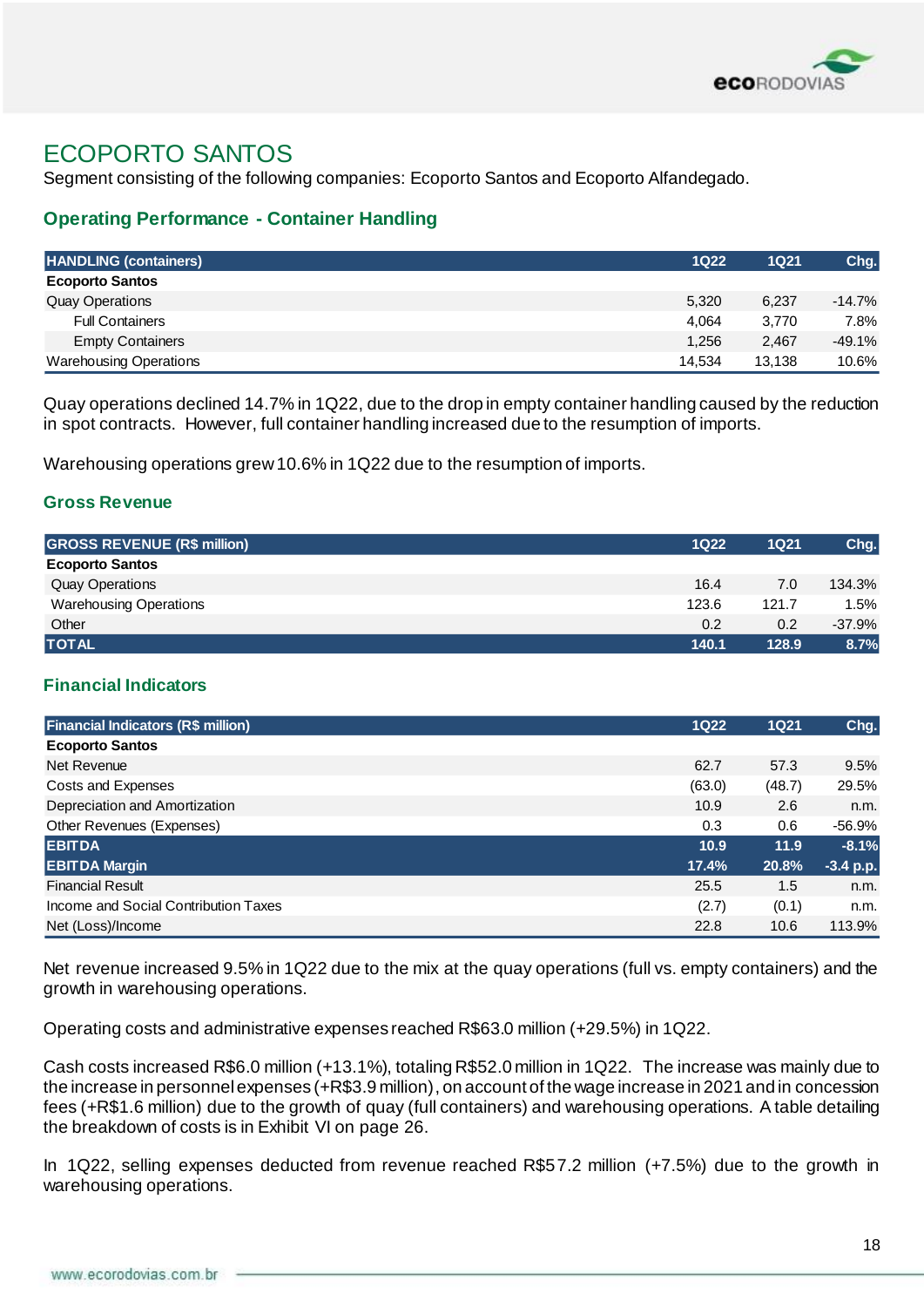

EBITDA reached R\$10.9 million in 1Q22. The decline of R\$1.0 million (-8.1%) was caused by the increase in cash costs.

The financial result was an income of R\$25.5 million in 1Q22. The result was due to inflation adjustment on the asset subject to indemnity on account of the assets that will be reverted upon the termination of the concession agreement.

Net income increased R\$12.1 million to reach R\$22.8 million in 1Q22.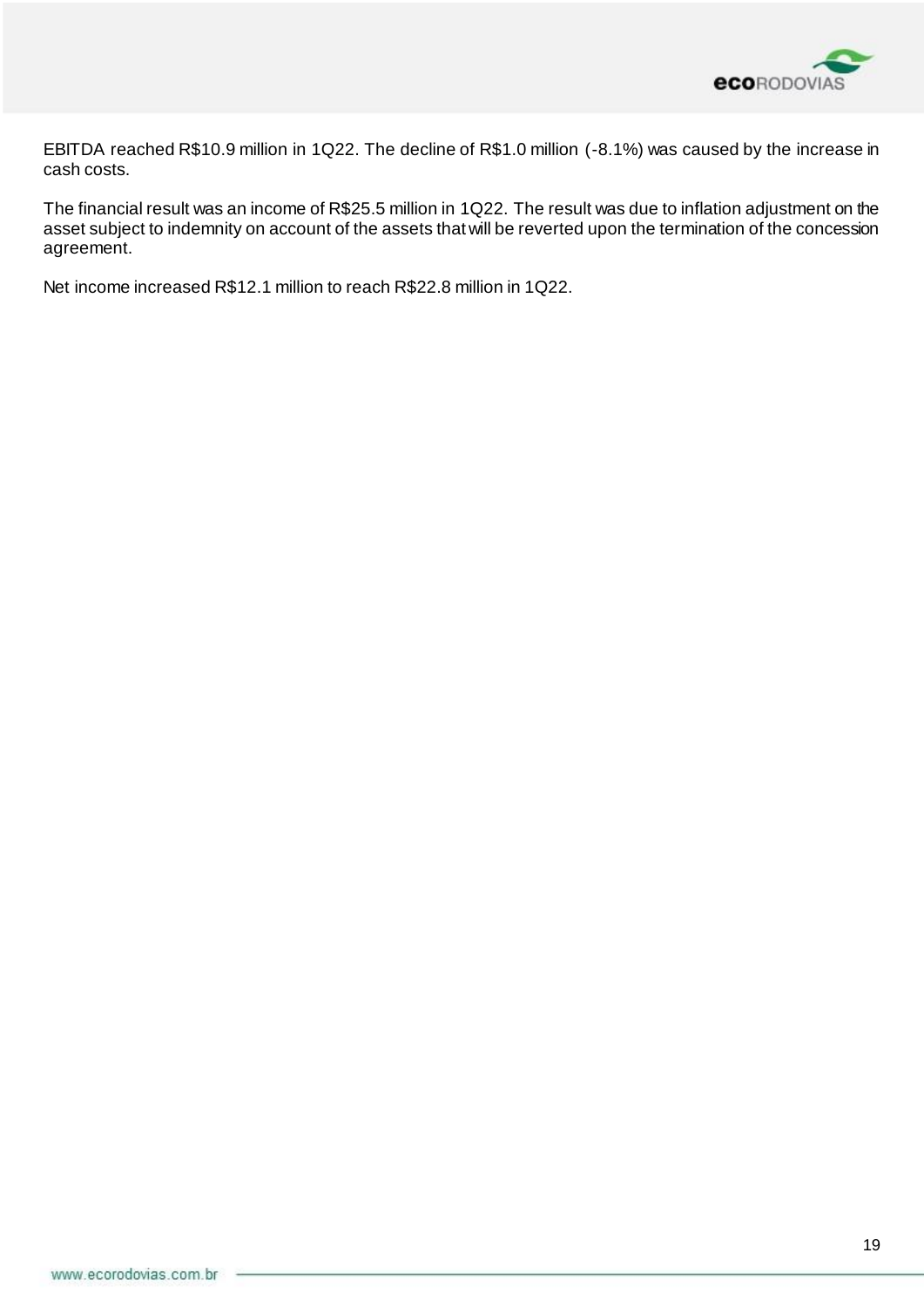

# $EXHIBIT I - a$

| <b>CONSOLIDATED BALANCE SHEET</b>                         | 03/31/2022       | 12/31/2021     | CHG.<br>03/31/2022<br><b>VS</b><br>12/31/2021 |
|-----------------------------------------------------------|------------------|----------------|-----------------------------------------------|
|                                                           |                  |                |                                               |
| <b>ASSETS (R\$ thousand)</b>                              |                  |                |                                               |
| <b>CURRENT</b>                                            |                  |                | $-6.4%$                                       |
| Cash and cash equivalents<br><b>Financial investments</b> | 1,938,083        | 2,070,271      |                                               |
|                                                           | 103,162          | 100,541        | 2.6%                                          |
| Financial investments - reserve account                   | 58,482           | 67,731         | $-13.7%$                                      |
| Clients                                                   | 219,237<br>47    | 204,197<br>364 | 7.4%<br>$-87.1%$                              |
| Clients - Related parties<br>Taxes recoverable            |                  | 62,323         | 20.9%                                         |
| Prepaid expenses                                          | 75,357<br>15,264 | 18,994         | $-19.6%$                                      |
| Sale of interest in Elog S.A.                             | 15,747           | 10,018         | 57.2%                                         |
| Other receivables                                         | 89,789           | 59.066         | 52.0%                                         |
| <b>Current assets</b>                                     | 2,515,168        | 2,593,505      | $-3.0%$                                       |
|                                                           |                  |                |                                               |
| <b>NON-CURRENT</b>                                        |                  |                |                                               |
| Deferred taxes                                            | 287,052          | 259,433        | 10.6%                                         |
| Judicial deposits                                         | 209,993          | 206,283        | 1.8%                                          |
| Prepaid expenses                                          | 653              | 1,645          | $-60.3%$                                      |
| Taxes recoverable                                         | 16,583           | 16,216         | 2.3%                                          |
| Other receivables                                         | 16,928           | 17,585         | $-3.7%$                                       |
| Asset subject to indemnity                                | 256,749          | 227,669        | 12.8%                                         |
| Other receivables - reserve account - Ecovias do Araguaia | 1,072,617        | 1,072,617      | 0.0%                                          |
| Other receivables - sale of interest in Elog S.A.         | 32,105           | 41,297         | $-22.3%$                                      |
| Financial investments - reserve account                   | 81,548           | 75,101         | 8.6%                                          |
| Long-term assets                                          | 1,974,228        | 1,917,846      | 2.9%                                          |
| Property, plant and equipment                             | 438,832          | 434,860        | 0.9%                                          |
| Intangible assets                                         | 11,807,991       | 11,447,683     | 3.1%                                          |
| <b>TOTAL ASSETS</b>                                       | 16,736,219       | 16,393,894     | 2.1%                                          |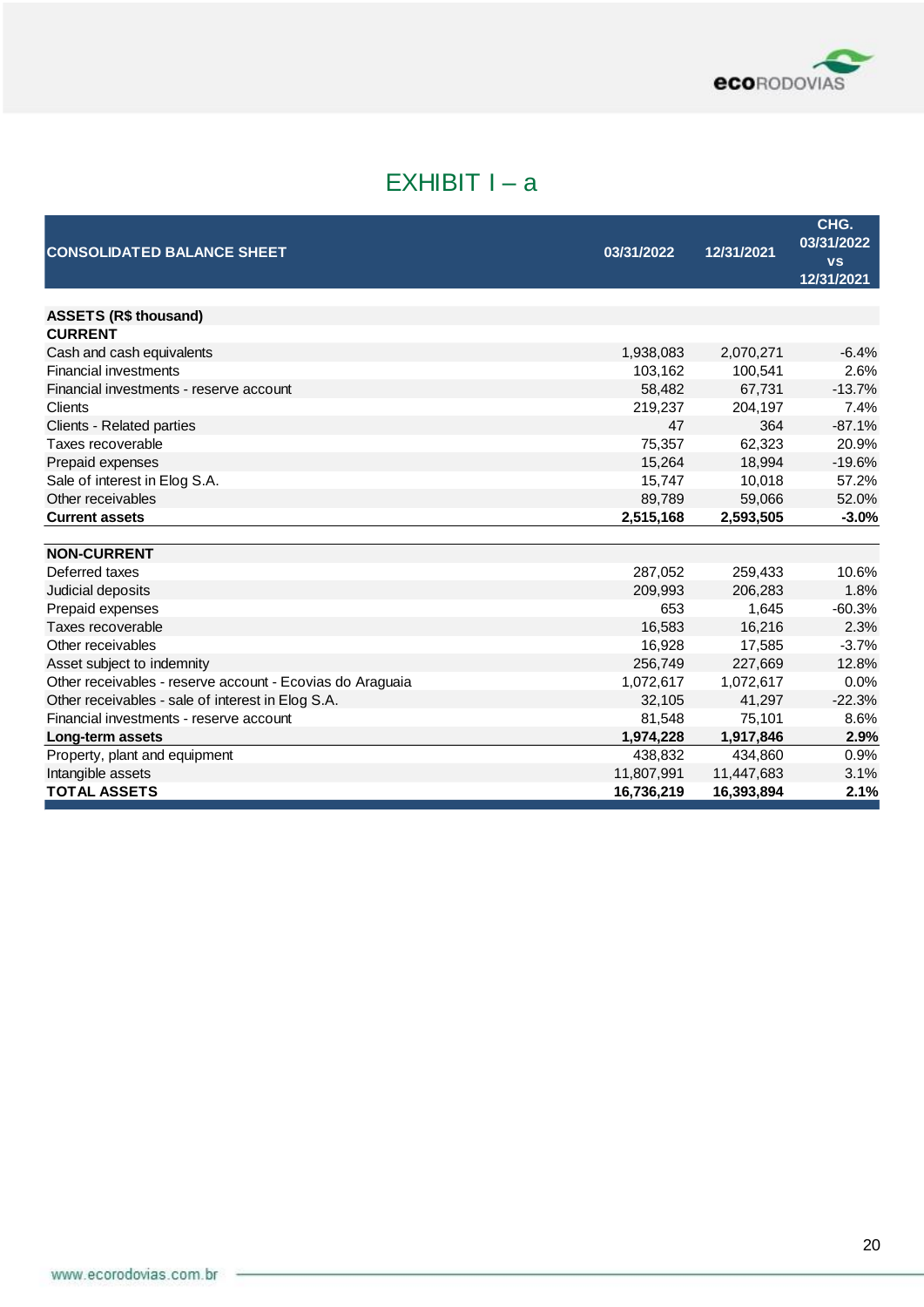

# EXHIBIT I – b

| <b>CONSOLIDATED BALANCE SHEET</b>                                     | 03/31/2022 | 12/31/2021 | CHG.<br>03/31/2022<br><b>VS</b><br>12/31/2021 |
|-----------------------------------------------------------------------|------------|------------|-----------------------------------------------|
|                                                                       |            |            |                                               |
| LIABILITIES AND SHAREHOLDERS' EQUITY (R\$ thousand)<br><b>CURRENT</b> |            |            |                                               |
| Suppliers                                                             | 227,673    | 220,801    | 3.1%                                          |
| Loans and financing                                                   | 99,730     | 1,353,123  | $-92.6%$                                      |
| Leasing                                                               | 14,369     | 17,568     | $-18.2%$                                      |
| <b>Debentures</b>                                                     | 1,311,666  | 1,837,935  | $-28.6%$                                      |
| Taxes, fees and contributions payable                                 | 61,979     | 53,649     | 15.5%                                         |
| Payroll and related obligations                                       | 65,650     | 87,317     | $-24.8%$                                      |
| <b>Related parties</b>                                                | 16,434     | 36,080     | $-54.5%$                                      |
| Obligations with Concession Fee                                       | 105,009    | 100,831    | 4.1%                                          |
| Provision for income and social contribution taxes                    | 23,186     | 18,076     | 28.3%                                         |
| Provision for maintenance                                             | 90,783     | 95,143     | $-4.6%$                                       |
| Provision for future construction works                               | 22,753     | 37,357     | $-39.1%$                                      |
| Dividends to be paid                                                  | 1,319      | 1,319      | 0.0%                                          |
| Other payables - Companies acquisition (Eco101)                       | 9,602      | 9,949      | $-3.5%$                                       |
| Leniency Agreement and Agreements with Former Executives              | 68,816     | 82,951     | $-17.0%$                                      |
| Civil Non-Prosecution Agreement - ANPC                                | 30,957     | 23,425     | 32.2%                                         |
| Other payables                                                        | 101,556    | 105,563    | $-3.8%$                                       |
| <b>Current liabilities</b>                                            | 2,251,482  | 4,081,087  | $-44.8%$                                      |
|                                                                       |            |            |                                               |
| <b>NON-CURRENT</b>                                                    |            |            |                                               |
| Loans and financing                                                   | 1,679,210  | 1,530,145  | 9.7%                                          |
| <b>Debentures</b>                                                     | 7,194,561  | 5,238,418  | 37.3%                                         |
| Leasing                                                               | 7,285      | 8,249      | $-11.7%$                                      |
| Deferred taxes                                                        | 6,420      | 6,489      | $-1.1%$                                       |
| Provision for environmental, civil, labor and tax losses              | 292,084    | 281,993    | 3.6%                                          |
| Obligations with Concession Fee                                       | 2,533,955  | 2,503,885  | 1.2%                                          |
| Provision for maintenance                                             | 210,690    | 206,728    | 1.9%                                          |
| Provision for future construction works                               | 25,057     | 12,200     | 105.4%                                        |
| Leniency Agreement and Agreements with Former Executives              | 10,769     | 10,459     | 3.0%                                          |
| Civil Non-Prosecution Agreement - ANPC                                | 27,779     | 33,924     | $-18.1%$                                      |
| Other payables                                                        | 135,359    | 129,195    | 4.8%                                          |
| Other payables - Companies acquisition (Eco101)                       | 19,715     | 21,084     | $-6.5%$                                       |
| <b>Non-current liabilities</b>                                        | 12,142,884 | 9,982,769  | 21.6%                                         |
|                                                                       |            |            |                                               |
| <b>SHAREHOLDERS' EQUITY</b>                                           |            |            |                                               |
| Paid-up capital stock                                                 | 2,054,305  | 2,054,305  | 0.0%                                          |
| Profit reserve - legal                                                | 278        | 278        | 0.0%                                          |
| Profit reserve - capital budget                                       | 3,958      | 3,958      | 0.0%                                          |
| Capital reserve - options granted                                     | 56,936     | 56,936     | 0.0%                                          |
| Captial reserve - sale of non-controlling interest                    | 14,219     | 14,219     | 0.0%                                          |
| Treasury shares                                                       | (9, 387)   | (9,387)    | 0.0%                                          |
| Accrued Income/Loss                                                   | 15,915     |            | n.m.                                          |
| Attributable to controlling shareholders                              | 205,629    | 209,729    | $-2.0%$                                       |
| <b>Shareholders' Equity</b>                                           | 2,341,853  | 2,330,038  | 0.5%                                          |
| TOTAL LIABILITIES AND SHAREHOLDERS' EQUITY                            | 16,736,219 | 16,393,894 | 2.1%                                          |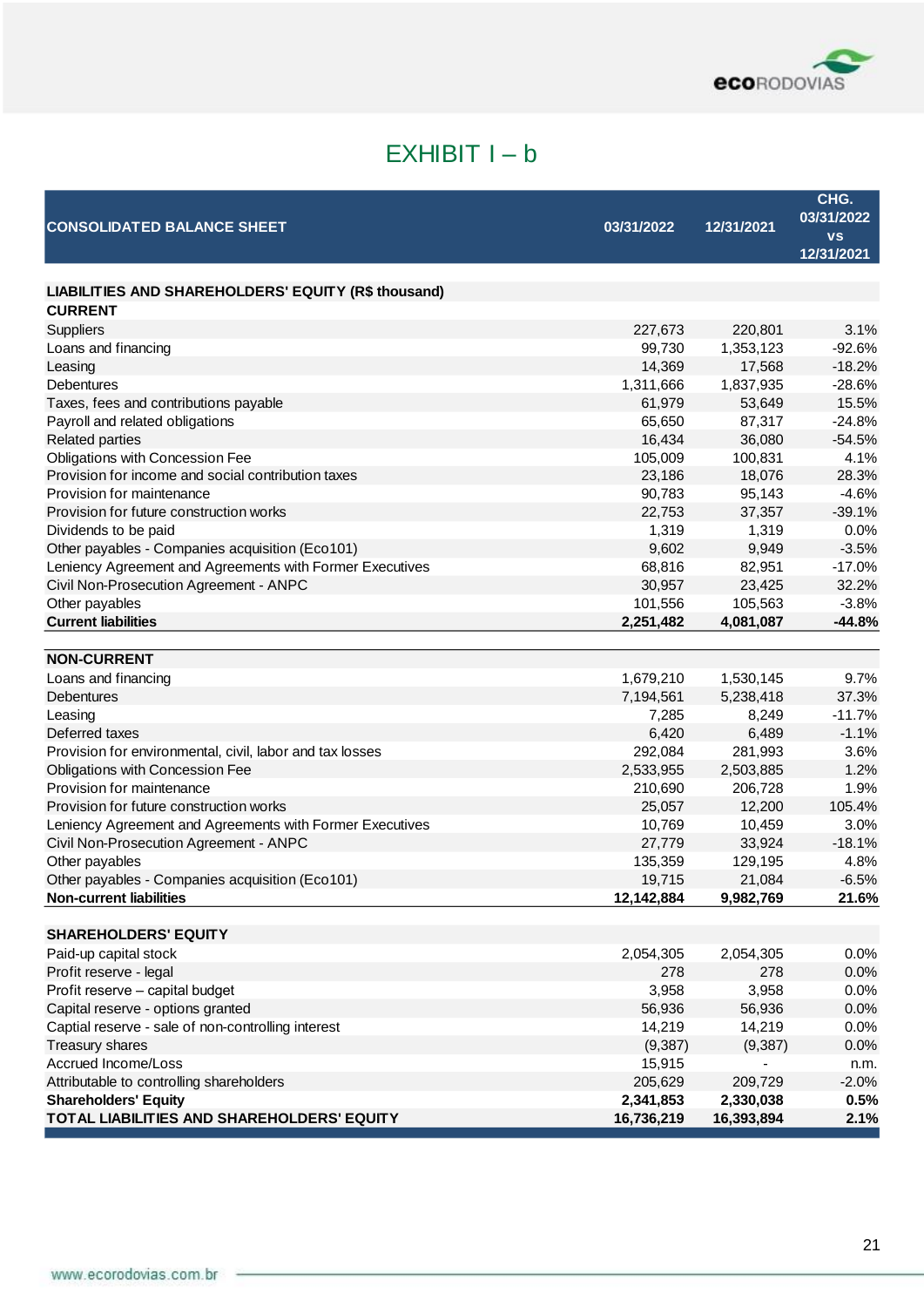

# EXHIBIT II - a

| <b>INCOME STATEMENT (R\$ thousand)</b>                        | <b>1Q22</b> | <b>1Q21</b> | <b>CHG. 1Q22 vs</b><br><b>1Q21</b> |
|---------------------------------------------------------------|-------------|-------------|------------------------------------|
| <b>GROSS REVENUE</b>                                          | 1,293,108   | 1,160,721   | 11.4%                              |
| <b>Toll Revenue</b>                                           | 747,885     | 829,298     | $-9.8%$                            |
| Revenue from Ecopátio Cubatão                                 | 7,616       | 7,351       | 3.6%                               |
| Ancillary Revenues and Other                                  | 27,558      | 25,593      | 7.7%                               |
| Revenue from Ecoporto Santos                                  | 140,091     | 128,926     | 8.7%                               |
| <b>Construction Revenue</b>                                   | 369,958     | 169,553     | 118.2%                             |
| Deductions from Gross Revenue                                 | (153, 502)  | (154, 847)  | $-0.9%$                            |
| <b>NET OPERATING REVENUE</b>                                  | 1,139,606   | 1,005,874   | 13.3%                              |
| <b>Cost of Services</b>                                       | (753, 201)  | (557,076)   | 35.2%                              |
| Personnel                                                     | (81, 552)   | (72, 706)   | 12.2%                              |
| <b>Conservation and Maintenance</b>                           | (36, 676)   | (39, 598)   | $-7.4%$                            |
| <b>Third-Party Services</b>                                   | (49, 279)   | (45, 192)   | 9.0%                               |
| Concession Fees, Insurance and Leasing                        | (32, 276)   | (26, 975)   | 19.7%                              |
| Depreciation and Amortization                                 | (132,060)   | (152, 313)  | $-13.3%$                           |
| Other                                                         | (27, 268)   | (18, 667)   | 46.1%                              |
| <b>Provision for Maintenance</b>                              | (24, 132)   | (32,072)    | $-24.8%$                           |
| <b>Construction Costs</b>                                     | (369, 958)  | (169, 553)  | 118.2%                             |
| <b>GROSS PROFIT</b>                                           | 386,405     | 448,798     | $-13.9%$                           |
| <b>Operating Revenue (Expenses)</b>                           | (68, 511)   | (59, 787)   | 14.6%                              |
| <b>General and Administrative Expenses</b>                    | (67, 737)   | (59, 167)   | 14.5%                              |
| Depreciation and Amortization                                 | (1,737)     | (1,987)     | $-12.6%$                           |
| Other Revenue (Expenses)                                      | 963         | 1,367       | $-29.6%$                           |
| <b>EBIT</b>                                                   | 317,894     | 389,011     | $-18.3%$                           |
| <b>Financial Result</b>                                       | (264, 747)  | (244, 140)  | 8.4%                               |
| <b>OPERATING PROFIT BEFORE INCOME AND SOCIAL CONTR. TAXES</b> | 53,147      | 144,871     | $-63.3%$                           |
| Income and Social Contribution Taxes                          | (41, 332)   | (56, 886)   | $-27.3%$                           |
| NET INCOME (LOSS) FROM CONTINUING OPERATIONS                  | 11,815      | 87,985      | $-86.6%$                           |
| <b>NET INCOME (LOSS)</b>                                      | 11,815      | 87,985      | $-86.6%$                           |
| Net income (Loss) - Minority interests                        | (4, 100)    |             | n.m.                               |
| Net income (Loss) - Excluding minority interests              | 15,915      | 87,985      | -81.9%                             |
| NET INCOME (LOSS) FOR THE PERIOD (PARENT COMPANY)             | 11,815      | 87,985      | $-86.6%$                           |
| Number of shares (thousand) <sup>1</sup>                      | 695,621     | 557,986     | 24.7%                              |
| <b>EARNINGS (LOSS) PER SHARE (R\$)</b>                        | 0.02        | 0.16        | $-89.2%$                           |
| <b>EBITDA</b>                                                 | 451,691     | 543,311     | $-16.9%$                           |
| (+) Provision for Maintenance                                 | 24,132      | 32,072      | $-24.8%$                           |
| <b>ADJUSTED EBITDA</b>                                        | 475,823     | 575,383     | $-17.3%$                           |
| NET INCOME (LOSS) FOR THE PERIOD (PARENT COMPANY)             | 11,815      | 87,985      | $-86.6%$                           |
| $(+)$ Inflation Adjustment - Agreements <sup>2</sup>          | 5,097       | 1,824       | 179.4%                             |
| <b>RECURRING NET INCOME</b>                                   | 16,912      | 89,809      | $-81.2%$                           |

1) Excludes treasury shares.

2) Excludes inflation adjustment of Leniency Agreement, Agreements with Former Executives and Civil Non-Prosecution Agreement.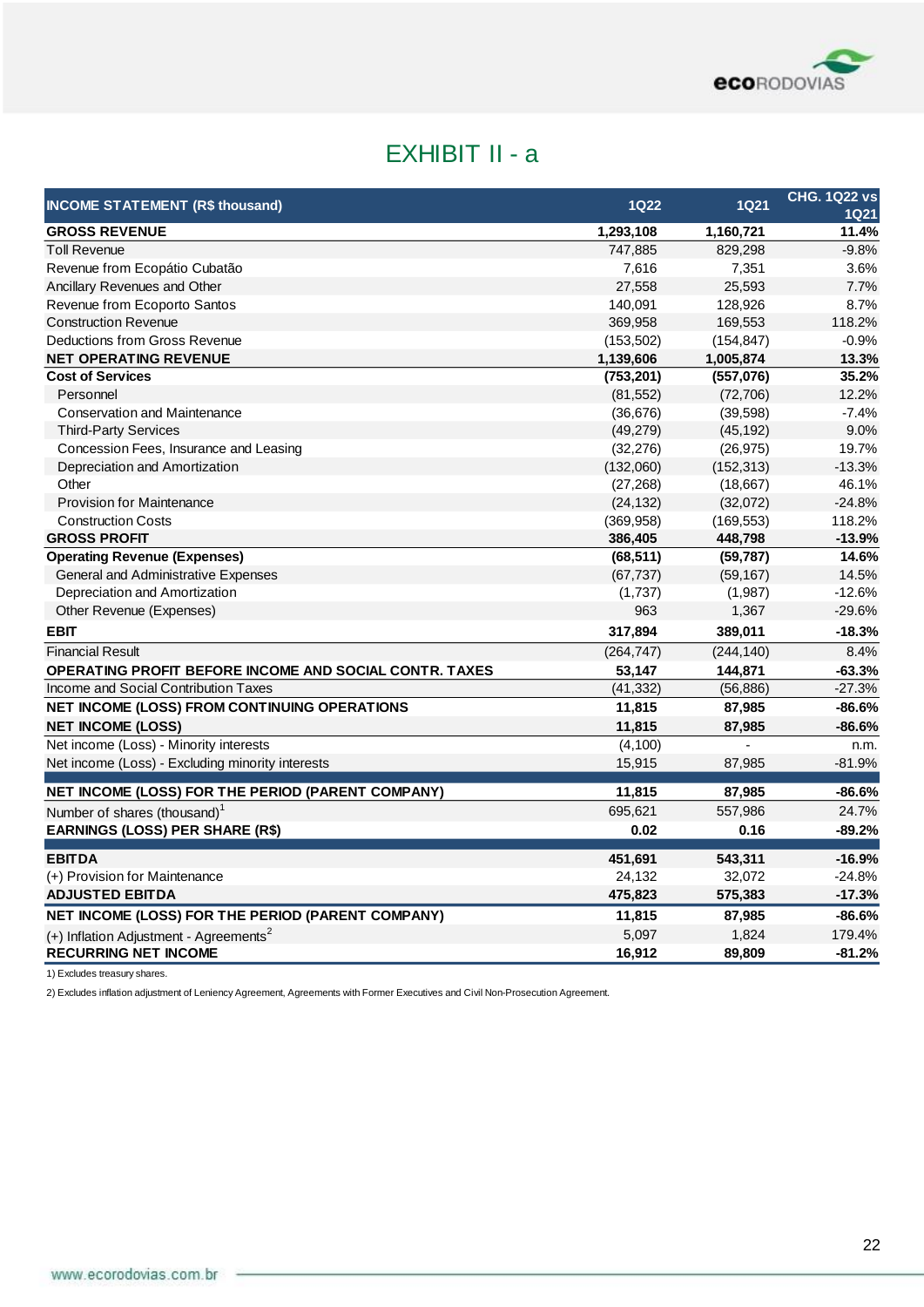

## EXHIBIT III

## **Booking of concession fee of Eco135 in 1Q22**

| <b>ACCOUNTING CONCESSION FEE Eco135</b>                                             | R\$ million |
|-------------------------------------------------------------------------------------|-------------|
| Concession fee balance adjusted by IPCA 3/31/2022                                   | 2,607.1     |
| Adjustment to Net Present Value Balance 3/31/2022                                   | 1,046.4     |
| <b>ASSETS AND LIABILITIES</b>                                                       | R\$ million |
| Assets - Intangible Assets 3/31/2022                                                | 1,125.7     |
| Liabilities - Obligations with Concession Fee 3/31/2022                             | 1,560.7     |
| <b>FINANCIAL STATEMENTS - 1Q2022</b>                                                | R\$ million |
| Costs: Amortization of Intangible Assets by traffic curve                           | 18.2        |
| Financial expenses: Concession Fee Financial Effects: (i) + (ii)                    | 56.9        |
| (i) Monetary variation by IPCA of the concession fee balance                        | 41.5        |
| (ii) Adjustment to Net Present Value of the Adjustment to Net Present Value Balance | 15.4        |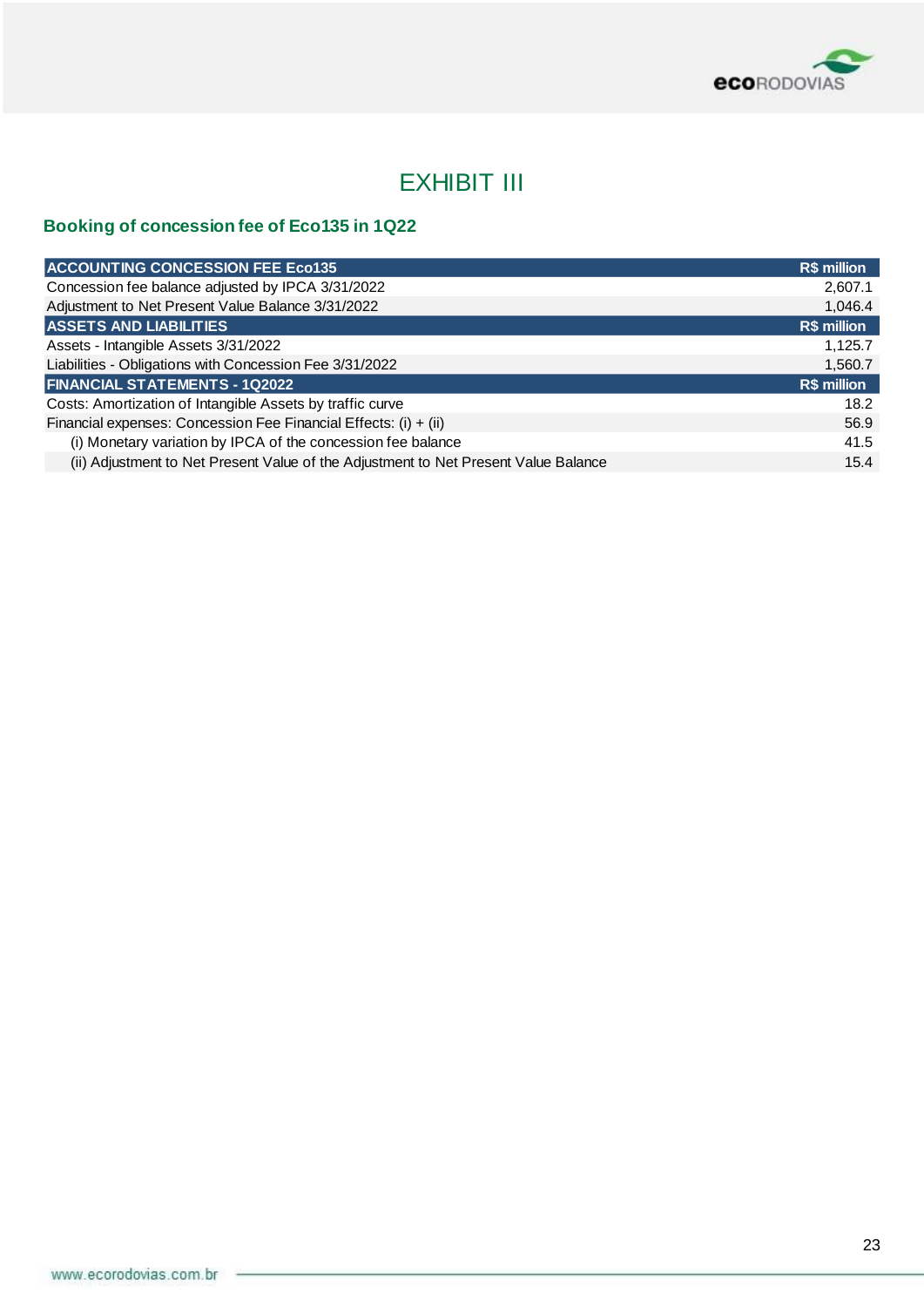

## EXHIBIT IV

| <b>CASH FLOW (R\$ thousand)</b>                                                           | <b>1Q22</b> | <b>1Q21</b> |
|-------------------------------------------------------------------------------------------|-------------|-------------|
| <b>CASH FLOW FROM OPERATING ACTIVITIES</b>                                                |             |             |
| Net Income (Loss) in the period from continuing operations                                | 11,815      | 87,985      |
| Net Income (Loss) in the period from discontinued operations                              |             |             |
| Adjustments to reconcile net profit                                                       | 547,166     | 516,294     |
| (used in) provided by operations:                                                         |             |             |
| Depreciation and amortization                                                             | 133,797     | 154,300     |
| Write-off of property, plant and equipment and intangible assets                          | 7,643       | 3,731       |
| Financial charges and monetary variation of loans, financing and debentures               | 346,305     | 184,614     |
| Monetary variation and obligations with concession fees                                   | 56,821      | 67,034      |
| Monetary variation and provision for tax, labor and civil losses                          | 15,153      | 6,101       |
| Provision and Inflation Adjust. of Leniency Agreement and Civil Non-Prosecution Agreement | 5,097       | 1,824       |
| Provision for maintenance and monetary variation and construction works                   | 30,380      | 42,924      |
| Income from financial securities - reserve account                                        | (3, 175)    | (585)       |
| Inflation adjustment on assets subject to indemnity                                       | (29,080)    | (6, 106)    |
| Estimated losses from doubtful accounts                                                   | 763         | 1,175       |
| Deferred taxes                                                                            | (27, 688)   | (21, 103)   |
| Capitalization of interest                                                                | (79, 042)   | (15, 479)   |
| Inflation adjustment - acquisition of participation                                       | 836         | 1,356       |
| Inflation adjustment and assessment of judicial deposits                                  | (2,431)     | (575)       |
| <b>Obligations with Concession Fee</b>                                                    | 22,767      | 19,874      |
| Provision for income and social contribution taxes payable                                | 69,020      | 77,989      |
| Interest on Elog S.A. stake sale                                                          |             | (780)       |
| <b>Changes in operating assets</b>                                                        | (46, 246)   | (45, 555)   |
| <b>Clients</b>                                                                            | (15, 803)   | (45, 017)   |
| <b>Related parties</b>                                                                    | 317         |             |
| Taxes recoverable                                                                         | (13, 401)   | 7,332       |
| Prepaid expenses                                                                          | 4,722       | (707)       |
| Payment of judicial deposits                                                              | (1,279)     | 350         |
| Other receivables                                                                         | (20, 802)   | (7, 513)    |
| <b>Changes in operating liabilities</b>                                                   | (164, 190)  | (146, 644)  |
| Suppliers                                                                                 | 6,872       | (3,942)     |
| Payroll and related obligations                                                           | (21, 667)   | 10,968      |
| Taxes, fees and contributions payable                                                     | 8,330       | (1, 177)    |
| <b>Related parties</b>                                                                    | (19, 646)   | (4, 110)    |
| Payment of provision for civil, labor and tax losses                                      | (5,062)     | (4,327)     |
| Payment of provision for maintenance and construction works                               | (30, 824)   | (36, 591)   |
| Other accounts payable and Clients                                                        | 2,157       | 6,388       |
| Payment of obligations with Concession Fee                                                | (22, 905)   | (21,066)    |
| Payment related to Leniency Agreement and Agreements with Former Executives               | (17, 535)   | (10, 642)   |
| Payment of income and contribution taxes                                                  | (63,910)    | (82, 145)   |
| Cash provided by (used in) operating activities                                           | 348,545     | 412,080     |
| <b>CASH FLOW FROM INVESTING ACTIVITIES</b>                                                |             |             |
|                                                                                           |             |             |
| Acquisition of property, plant and equipment and intangible assets                        | (437, 577)  | (170, 687)  |
| Effect of receipt by sale of Elog                                                         | 3,879       | 3,689       |
| Financial investments - reserve account                                                   | 5,977       | (15, 257)   |
| <b>Financial investments</b>                                                              | (2,621)     | 51,791      |
| Net cash (used in) provided by investment activities                                      | (430, 342)  | (130, 464)  |
| <b>CASH FLOW FROM FINANCING ACTIVITIES</b>                                                |             |             |
| Payment of obligations with Concession Fee                                                | (22, 435)   | (21, 327)   |
| Funding through loans, financing and debentures                                           | 2,048,822   | 44,846      |
| Payment of loans, financing, debentures and leasing                                       | (1,752,686) | (46, 704)   |
| Interest paid                                                                             | (321, 124)  | (71, 052)   |
| Acquisition of stake - non-controlling shareholders - Eco101                              | (2,968)     | (2,689)     |
| Cash provided by (used in) financing activities                                           | (50, 391)   | (96, 926)   |
| <b>INCREASE (DECREASE) IN CASH AND CASH EQUIVALENTS</b>                                   | (132, 188)  | 184,690     |
| Cash and cash equivalents - at start of period                                            | 2,070,271   | 1,342,219   |
| Cash and cash equivalents - at end of period                                              | 1,938,083   | 1,526,909   |
| NET INCREASE IN CASH AND CASH EQUIVALENTS                                                 | (132, 188)  | 184,690     |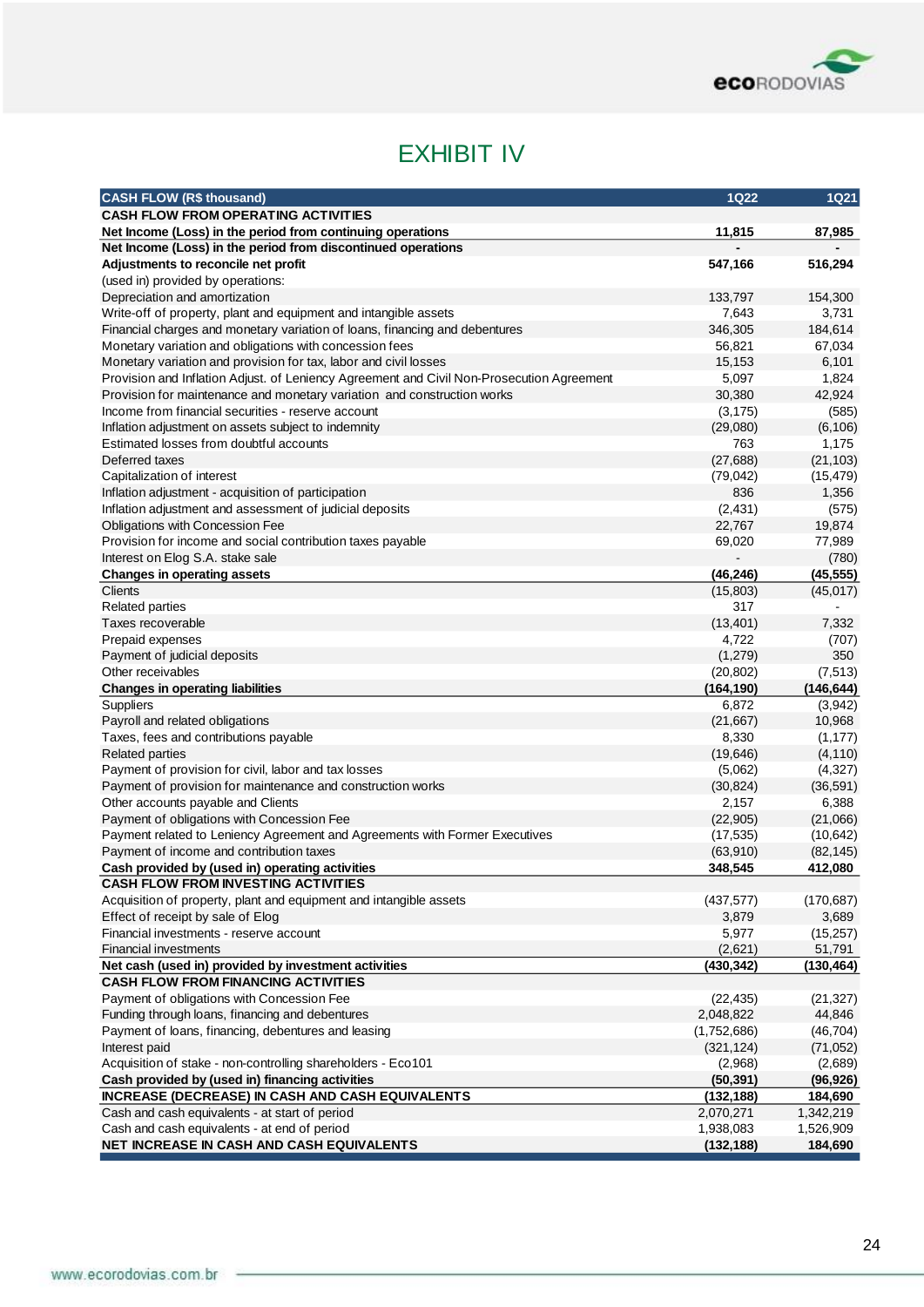

## EXHIBIT V

| <b>DEBT (R\$ million)</b>                            | 03/31/2022     | 12/31/2021               | Chg.     | Rate                                 | <b>Maturity</b> |
|------------------------------------------------------|----------------|--------------------------|----------|--------------------------------------|-----------------|
| <b>Highway Concessions</b>                           | 4,775.6        | 4,252.8                  | 12.3%    |                                      |                 |
| Debentures of the 2nd Issue - Ecovias dos Imigrantes | 1,203.2        | 1,162.9                  | 3.5%     | IPCA + 3.8% p.a./IPCA + 4.28% p.a.   | April-24        |
| Debentures of the 1st Issue - Ecopistas              | 86.5           | 126.8                    | $-31.7%$ | IPCA+8.25% p.a.                      | January-23      |
| Debentures of the 1st Issue - Ecoponte               | 268.2          | 257.7                    | 4.1%     | IPCA+4.4% p.a.                       | October-34      |
| Debentures of the 3rd Issue - Ecovias dos Imigrantes | $\blacksquare$ | 606.9                    | n.m.     | CDI+1,05% p.a.                       | May-22          |
| Debentures of the 4th Issue - Ecovias dos Imigrantes | 949.5          | $\overline{\phantom{a}}$ | n.m.     | CDI+1,20% p.a.                       | April-24        |
| Debentures of the 4th Issue - Ecosul                 | 382.7          | 371.9                    | 2.9%     | CDI+1,65% p.a.                       | April-24        |
| Debentures of the 1st Issue - Eco050                 | 106.6          | 100.9                    | 5.6%     | $IPCA+9% p.a.$                       | December-29     |
| Finem BNDES - Ecoponte                               | 57.0           | 57.8                     | $-1.3%$  | TJLP+3.48% p.a.                      | August-32       |
| Finem BNDES - Ecoponte                               | 180.0          | 182.1                    | $-1.2%$  | TJLP+3.48% p.a.                      | December-32     |
| Finem BNDES - Ecopistas                              | 15.8           | 17.5                     | $-9.6%$  | TJLP+2.45% p.a                       | June-25         |
| Finem BNDES - Ecopistas                              | 15.7           | 15.1                     | 4.5%     | IPCA+2.45% p.a.                      | July-25         |
| Finem BNDES - Eco101                                 | 142.4          | 146.1                    | $-2.5%$  | TJLP+3.84% p.a.                      | December-28     |
| Finem BNDES - Eco101                                 | 207.9          | 211.9                    | $-1.9%$  | TJLP+3.84% p.a.                      | June-30         |
| Finem BNDES - Eco135                                 | 361.0          | 209.7                    | 72.2%    | TLP+3.49% p.a.                       | June-43         |
| BNDES - Eco050                                       | 270.3          | 272.0                    | $-0.6%$  | TJLP+2% p.a.                         | December-38     |
| BDMG - Eco050                                        | 104.8          | 93.1                     | 12.5%    | TJLP+2% p.a.                         | December-38     |
| FINISA - Eco050                                      | 272.2          | 273.9                    | $-0.6%$  | TJLP+2% p.a.                         | December-38     |
| FDCO - Eco050                                        | 137.8          | 135.4                    | 1.8%     | 7.5% p.a.                            | April-36        |
| Finame - Eco135                                      | 14.0           | 11.1                     | 26.6%    | IPCA + TLP + 4,08% p.a.   3,40% p.a. | December-26     |
| Ecorodovias Concessões e Serviços                    | 3,104.3        | 3,059.1                  | 1.5%     |                                      |                 |
| Debentures of the 8th Issue (1st serie)              | 871.1          | 847.5                    | n.m.     | CDI+1.30% p.a.                       | April-24        |
| Debentures of the 8th Issue (3rd serie)              | 83.5           | 80.6                     | n.m.     | IPCA+5.5% p.a.                       | April-26        |
| Debentures of the 7th Issue                          | 460.4          | 441.9                    | n.m.     | IPCA+7.4% p.a.                       | June-25         |
| Debentures of the 6th Issue (2nd serie)              | 388.8          | 379.4                    | 2.5%     | 106.0% and 110.25% of the CDI p.a.   | November-22     |
| Debentures of the 6th Issue (3rd serie)              | 36.9           | 37.7                     | $-2.1%$  | IPCA+6.0% p.a.                       | November-24     |
| Debentures of the 10th Issue                         | 1,022.6        | 1,039.3                  | $-1.6%$  | CDI+3.50% p.a.                       | July-23         |
| Debentures of the 2nd Issue (3rd serie)              | 241.0          | 232.7                    | 3.6%     | IPCA+5.35% p.a.                      | October-22      |
| <b>Holding Company</b>                               | 952.4          | 1,257.7                  | $-24.3%$ |                                      |                 |
| Debentures of the 6th Issue                          | 952.4          | $\blacksquare$           | n.m.     | CDI+2,00% a.a.                       | March-27        |
| Promissory Notes of the 7th Issue                    |                | 1,257.7                  | n.m.     | CDI+4.00% p.a.                       | March-22        |
| Holding do Araguaia                                  | 1,452.9        | 1,390.1                  | 4.5%     |                                      |                 |
| Debentures of the 1st Issue                          | 1,452.9        | 1,390.1                  | 4.5%     |                                      | October-36      |
| <b>GROSS DEBT<sup>1</sup></b>                        | 10,285.2       | 9,959.6                  | 3.3%     |                                      |                 |

1) It does not take into account Obligations with Concession Fees and Leasing.